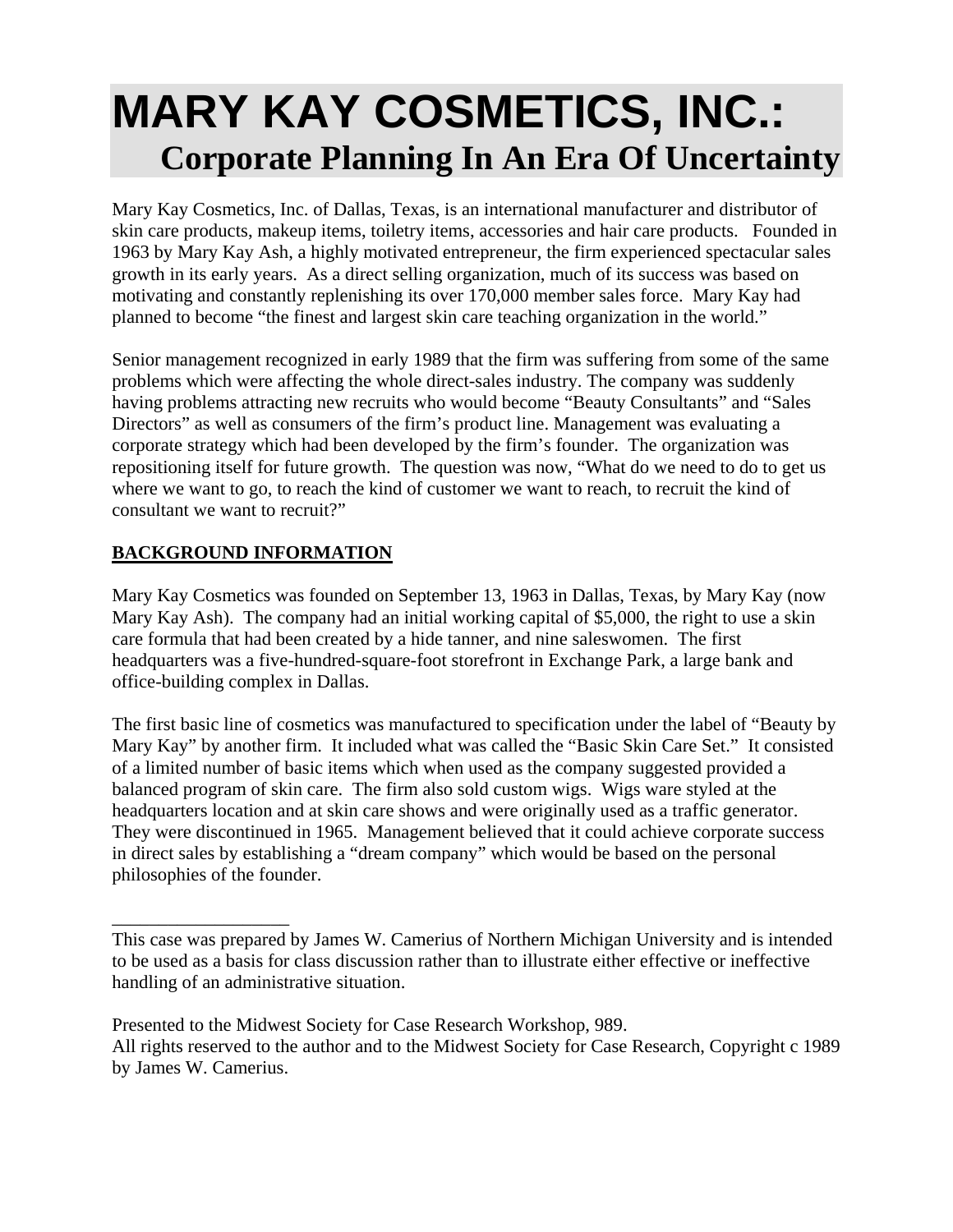The Mary Kay philosophy suggested that every person associated with the company, from the Chairman of the Board to the newest recruit, live by the golden rule, "Do unto others as you would have them do unto you," and the priorities of God first, family second and career third.

Initial corporate strategies included heavy, emphasis on personal relationships, opportunities for women to fully utilize their skills and talents, no geographical restrictions on sales territories, and a sales presentation in the home for no more than five or six women. Merchandise was available for immediate delivery from stock. All products were sold on a cash basis. Every Mary Kay representative was considered an independent businessperson to be remunerated in the form of commission. Pink was selected as the corporate color.

By 1989, Mary Kay Cosmetics, Inc. had again become a private corporation after going public in 1968. It had sales in 1988 of \$405,730,000, a sales staff of 170,000 Beauty Consultants and Sales Directors, a compensation structure to allow women to earn commensurate with their Individual abilities and efforts, and total brand awareness of 90% of all women. Mary Kay was ranked by the Wall Street Journal as an industry leader in basic skin care research and in product development. The company had a new production facility, a new warehouse, and a new corporate headquarters in Dallas, all of which were internally financed. The product line was distributed throughout the United States and through wholly owned subsidiaries in Australia, Canada, Argentina, and West Germany. The average number of Beauty Consultants, their average productivity and net sales for the years 1984-1988 are shown in Figure 1.

#### FIGURE 1

#### Analysis of Mary Kay Independent Beauty Consultants 1984-1988

| Average     |              | <b>Net</b>   |
|-------------|--------------|--------------|
| Number of   | Average      | <b>Sales</b> |
| Consultants | Productivity | $(\$000)$    |
| 170,316     | \$2,382      | \$405,730    |
| 148,080     | \$2,199      | \$325,647    |
| 141,113     | \$1,807      | \$255,016    |
| 145,493     | \$1,711      | \$248,970    |
| 173,101     | \$1,603      | \$277,500    |
|             |              |              |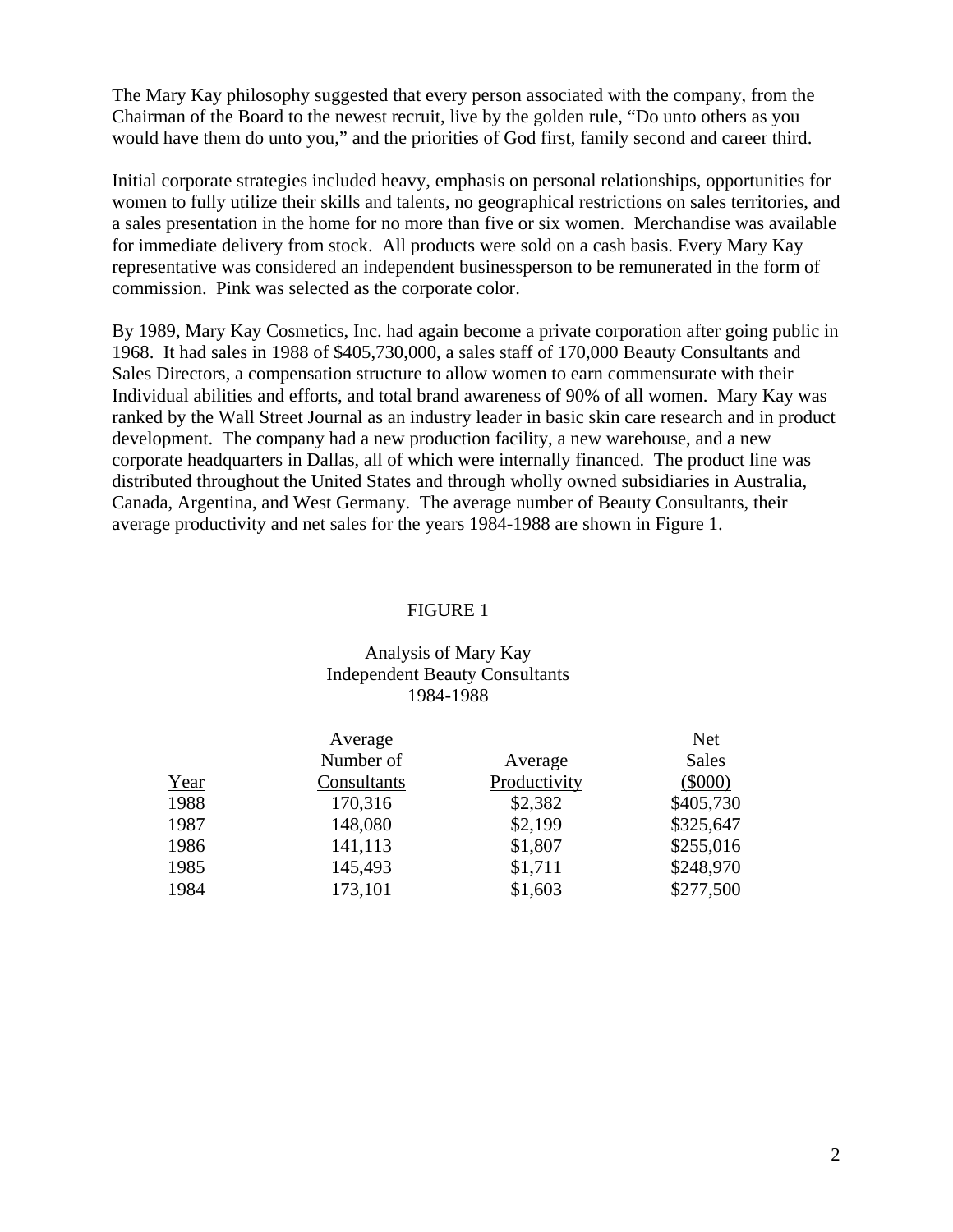#### **THE MARY KAY MYSTIQUE**

Much of the initial and continuing success of the firm was attributed to the entrepreneurial spirit of its founder and chairman emeritus, Mary Kay Ash. Mary Kay traced her strong-willed, competitive spirit to the constant, positive reinforcement her mother gave her while growing up in Texas. "I was taught to put my best effort into everything I did, and I can honestly say that I've always done that," Mary Kay said. "I competed with myself and strove to excel." Her "you can do it" philosophy guided the company through the challenges and setbacks of its early years.

Mary Kay spent 13 years of her professional direct sales career with Stanley Home Products, Inc. She became one of the firm's leading sales persons and was promoted to management. She also worked for another 11 years in a similar position with a company in Houston called World Gift. After becoming its national training director for 43 states, she left the organization. Later upon deciding that retirement did not satisfy her, she developed a strategy and philosophy that was to become Mary Kay Cosmetics. She became its first president. A son, Richard Rogers, joined her upon the death of her second husband. Another son, Ben, and a daughter, Marilyn, eventually became part of the organization.

As president, Mary Kay became a walking showcase for the company's products. Her values and motivational incentives became the basis for the firm's marketing program. Her definitions of happiness brought women to the firm as beauty consultants, sales directors and users of the product line. "Under her 'frills and lace' is a high-powered businesswoman who has built a skin care empire, and in a pioneering style," suggested Marketing and Media Decisions, a trade magazine. The color pink, her "favorite" color, was found in her attire, her office, her home and every facet of corporate life.

A unique and idealistic individual, Mary Kay Ash was called "one of the most influential and respected personalities in business and philanthropic circles" by Executive Female, a respected magazine among entrepreneurs. She also received many of the most distinguished cosmetic, direct sales and professional awards, including "Cosmetic Career Woman of the Year," "Direct Selling Hall of Fame," and the 1978 "Horatio Alger Award." She was the cover feature on several magazines, including the Saturday Evening Post; Business Week named her one of America's top corporate women, and Time cited her in its economy and business section. She also appeared on such television shows as "Sixty Minutes," "Phil Donahue," and "Good Morning America."

"Far from being an employer," indicated Nicole Woolsey Biggart in a recent book on direct selling organization leadership, "Mary Kay Ash... is mother, sister, guardian angel, and patron saint to the women who sell her products." In this context a national sales Director maintained, "We don't adore Mary Kay, we admire her, and we would want to emulate her." In the belief that "adore" versus "admire" was a good distinction, management felt that Mary Kay had positioned the company for the day when "she no longer would be here." As president, Mary Kay had maintained, "Although Mary Kay Cosmetics was created as the dream of one woman, it has long since achieved independent existence.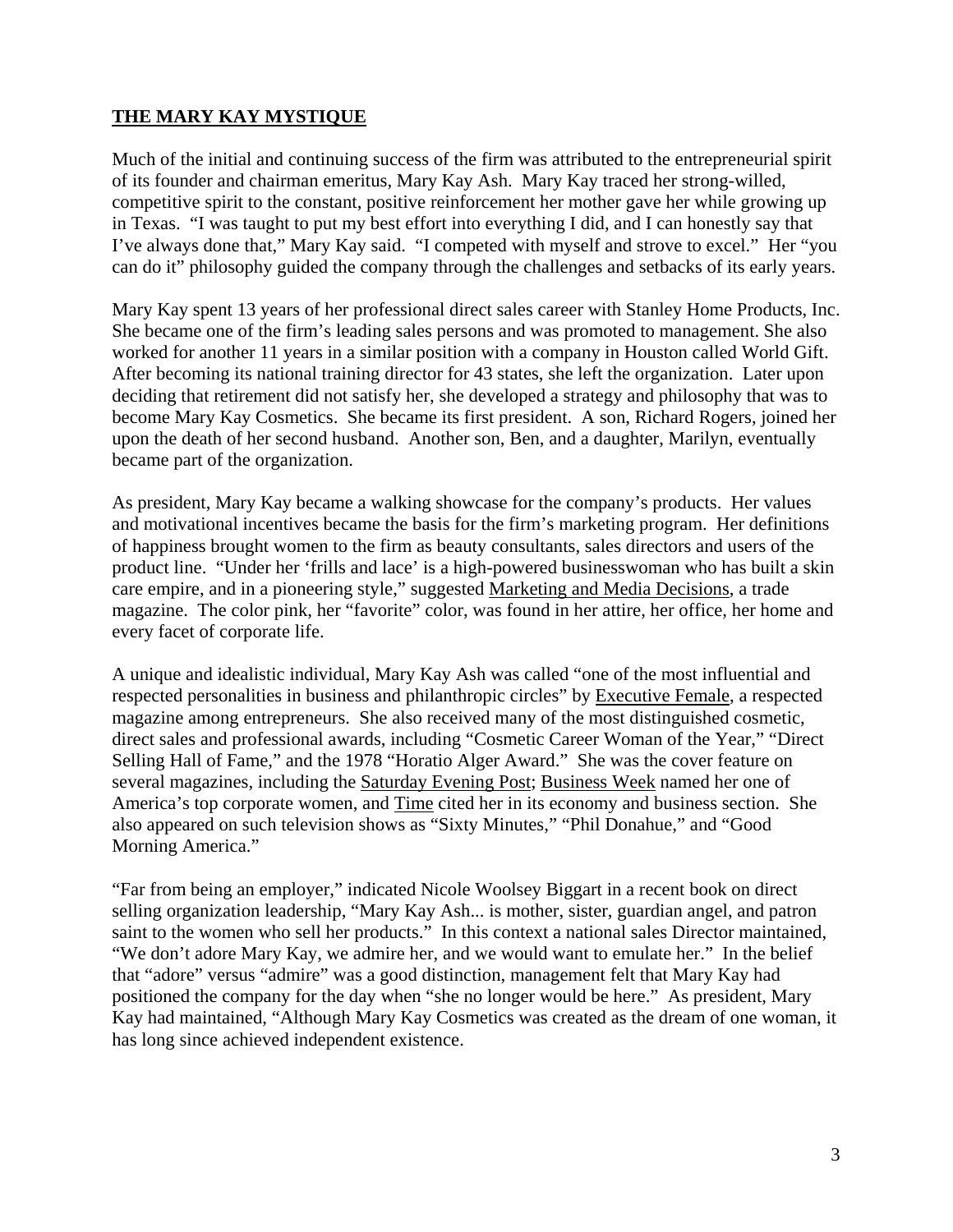And because our company is grounded in a solid foundation of specific values and principles, its continuance no longer depends upon any single person."

A number of programs were in place to cushion the eventual departure of Mary Kay from active management. Initially, her philosophy was captured on film, in books, and in articles written about her. Also a national sales director program, made up of the firm's top saleswomen, was established to emphasize continuing the Mary Kay spirit in the company. Mary Kay was developed as an entity as opposed to an individual by perpetuating all of the ideas that she felt should be part of her "dream company." "This is important," indicated Richard C. Bartlett, the current president in an interview, "here we are talking about philosophical beliefs which traditionally, in business and religion and other organizations, do continue on if the organization is imbued with them."

On November 10, 1987, Mary Kay Ash was named chairman emeritus. Richard R. Rogers, her son, was named chairman. Richard C. Bartlett, whose initial experience in direct selling was with Tupperware and later as Vice President of Marketing at Mary Kay, was named president and chief operating officer. "I plan to remain active in the firm on a continuing basis, working with salespeople," indicated Mary Kay. "Our sales force now consists of tens of thousands of skilled sales professionals, and they are supported by an experienced management.

#### **THE CORPORATE CONCEPT**

The original corporate strategy of the firm was based on the "Mary Kay Marketing Plan." In the plan the sales force or "Beauty Consultants" sold the company's skin care products at home demonstration shows. They ware supervised and motivated by "Sales Directors" who also were responsible for replenishing the sales force on a continuing basis with new recruits. The plan was a corporate strategy designed to include the best features and avoid the mistakes Mary Kay had previously encountered in her twenty years with direct selling companies.

As a part of the plan, the marketing program was intended to foster retail sales to ultimate consumers. Commissions were earned by Beauty Consultants on products sold at retail prices to ultimate consumers. All products were purchased directly from the company and were based on the same discount schedule. All Sales Directors were once Beauty Consultants, thus avoiding the multilevel practice of selling franchises or distributorships.

In the plan there were no territories to limit where Consultants could sell or recruit. The Consultant was required to purchase a "showcase" of basic products and carry an inventory. Consultants were encouraged to sell only Mary Kay products during their skin care classes to avoid creating trademark confusion and divided effort.

Consultants were considered to be self-employed. The marketing plan was intended to support the independent contractor status. At the corporate level, management was expected to manufacture quality cosmetics, plan product and market development, provide for discounts and commissions, advertise, plan for working capital for corporate growth, and offer incentive awards and prizes for Beauty Consultants who excelled in sales, recruiting or leadership. One of the most unique aspects of the marketing plan was the use of national and regional seminars, career conferences, and management conferences which individuals could attend on a voluntary basis for inspiration, training, and general professional upgrading. At the national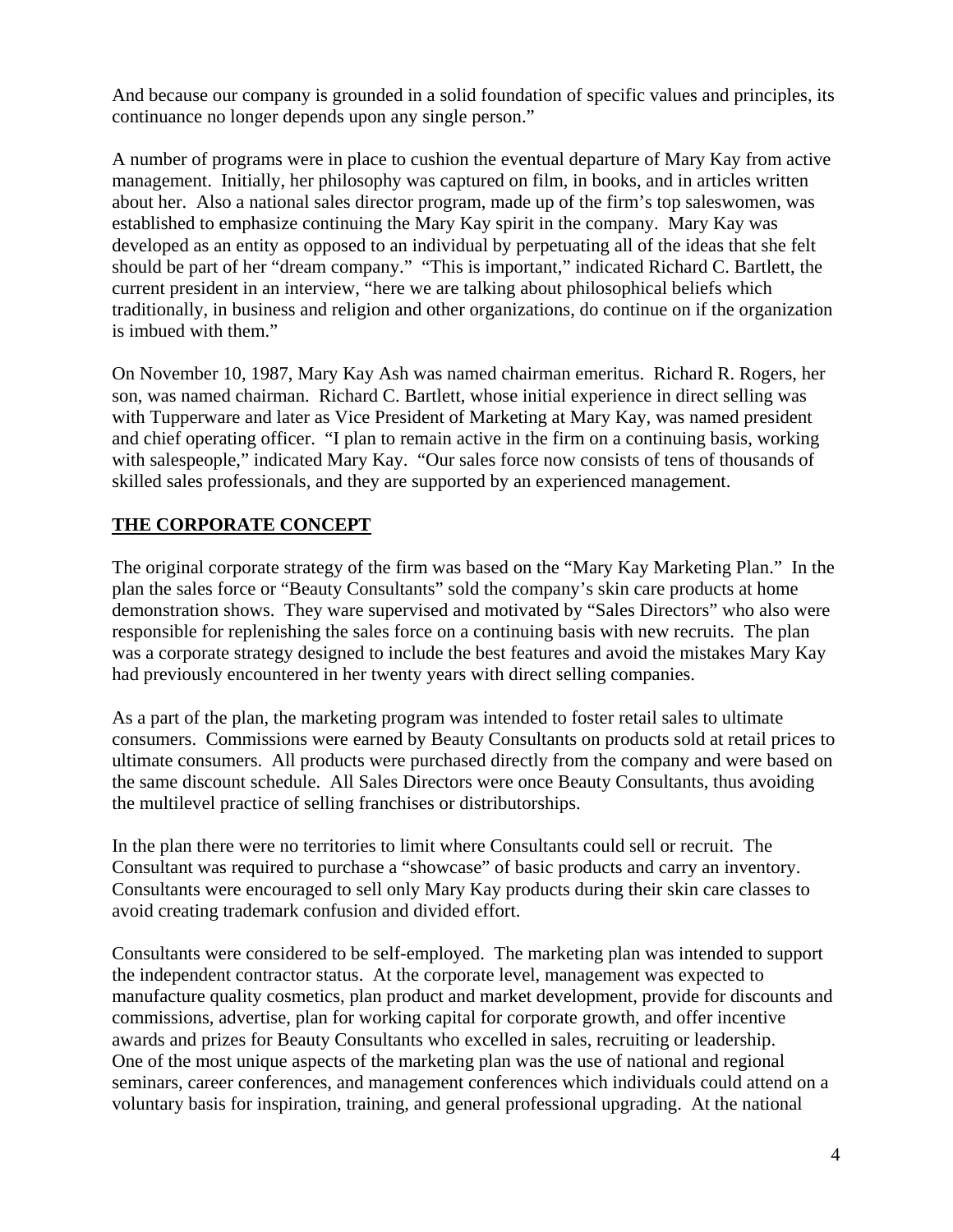level, this strategy manifested itself annually in what the company called "Seminar." Seminar was an elaborately produced series of four consecutive three-day sessions which attracted a total of 24,000 sales participants to the Dallas Convention Center.

The highly motivational event had a tradition of recognition, education and entertainment. It included hours of classes on product knowledge, marketing and sales techniques, and other business management topics. It culminated in an awards night in which thousands of glamorous, elegantly dressed, bejeweled women received extravagant recognition as achievers in the organization. Mary Kay traditionally presided over the event. She appeared on stage, sometimes emerging at the top of a series of lighted stairs, sometimes arriving in a carriage drawn by white horses and surrounded by footmen.

Typically, participants would proceed to the stage to claim expensive prizes such as mink coats, gold and diamond jewelry, trips to places like Acapulco, and use of new pale-pink Cadillacs, Buicks, and Oldsmobiles. "So In our company, we eliminated practical gifts," indicated Mary Kay, "I would try to choose prizes that would excite and thrill the recipient. I thought that the best prizes were things a woman wanted but probably wouldn't buy for herself." The legendary pink Cadillac, for many, became a symbol of Mary Kay Cosmetics and its incentive programs.

#### **THE CHANGING EXTERNAL ENVIRONMENT**

All of the firm products were sold on the principal bases of price and quality in highly competitive markets. On the basis of information available to it from industry sources, management believed there were some 13 companies (including both direct sales and manufacturing companies) that had products that competed with Mary Kay. The firm competed directly with direct sales companies in sales of cosmetics products and indirectly with firms which manufactured cosmetics and toiletry items which were sold in retail or department stores. It also competed in the recruiting of independent sales persons from other direct selling organizations whose product lines may or may not have competed with those of Mary Kay. The direct selling industry consisted of a few well-established companies and many smaller firms which sold about every product imaginable including toys, animal food, plant care products, clothing, computer software, and financial services. Among the dominant companies were Avon (cosmetics), Amway Corp. (home cleaning products), Shaklee Corp. (vitamins and health foods), Encyclopedia Britannica, Tupperware (plastic dishes and food containers), Consolidated Electrolux (vacuum cleaners), and the Fuller Brush Co. (household products). Avon Products, Inc., was substantially larger than Mary Kay in terms of total independent sales people, sales volume and resources. Several other competitors such as Revlon, Inc., a firm that sold cosmetics primarily through retail stores, were larger than Mary Kay in terms of sales and had more resources.

By the late 1980's corporate management at Nary Kay considered the direct selling industry and the cosmetics industry to be at maturity.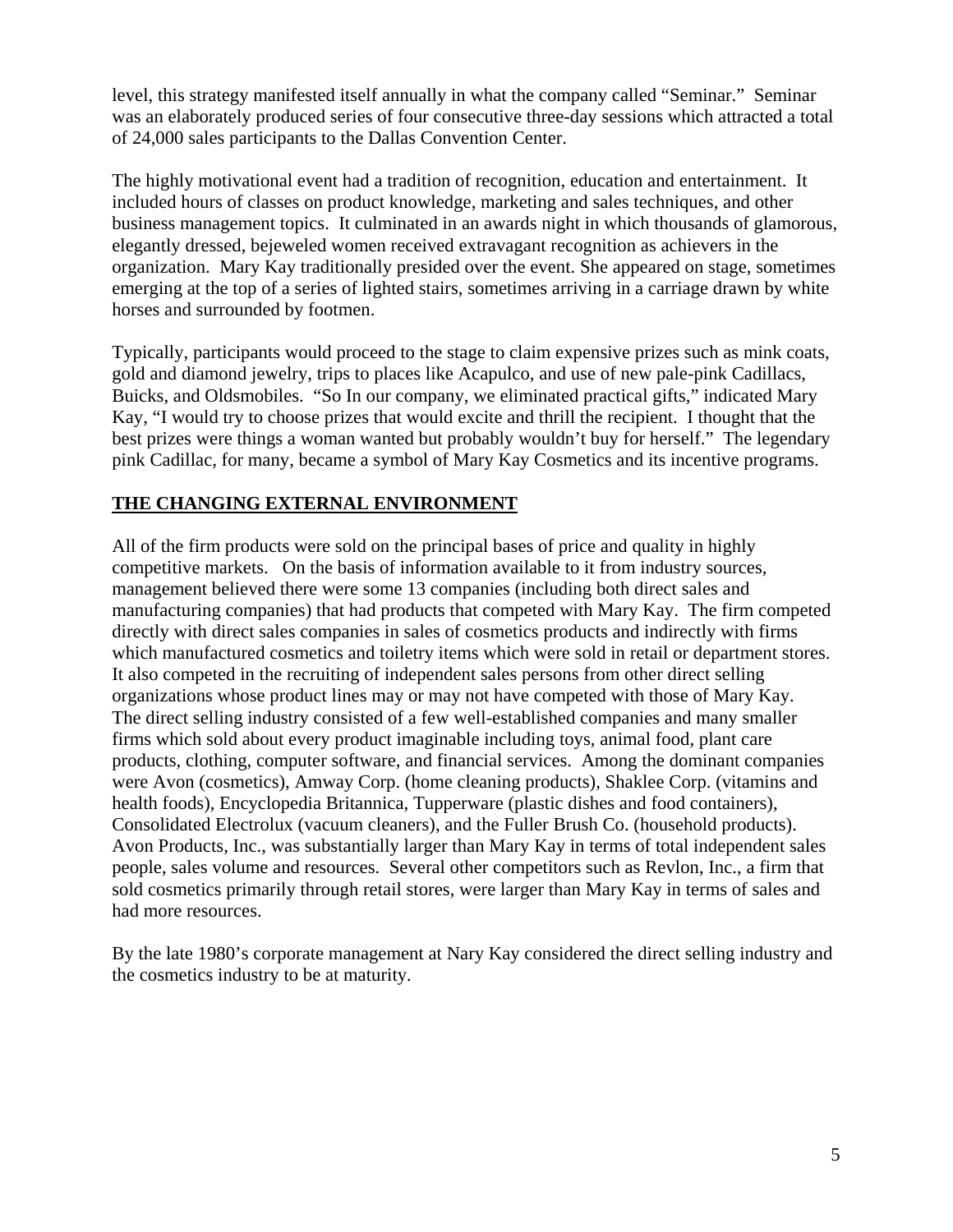The spectacular sales growth characteristic of the 1960's and 1970's had given way to a pattern of stagnant revenue and profit growth. The industry was having difficulty attracting new sales people who generated much of its sales growth and provided a return to sales directors. Competition for the customer was great as there were not as many users coming into the market. Industry problems were blamed on a number of factors: the increasing number of working women, which cut into both the number of available recruits and sales targets; the improvement in the economy, which encouraged women to avoid involvement in part-time sales and to shop for more expensive beauty products; shorter product life cycles, which forced new products, new innovations and twists of existing products which were getting old; and the growing competition from firms selling similar products. There were also hostile takeovers, such as the 1989 bid of Amway Corporation for Avon Products, Inc., and leveraged buyouts, such as the December 1985, LBO of Mary Kay by its founders. According to President Bartlett, senior management would have to "react by being much more flexible, by being able to come out with new products, by introducing new innovations, and by developing new strategies for existing products that were getting old."

Industry research had identified Avon, a direct competitor, as having products which were used by older people who wanted a less expensive product. Noxell, the manufacturer of Cover Girl products, was viewed as the creator of a moderately upscale product line that appealed to a younger market. Estee Lauder was a product line that was a more upscale and appealed to an older market segment. In product image, Estee Lauder had been historically in an envious position. The firm cultivated this in all of its literature, all of its packaging, and in all of its product formulas. Revlon, whose image varied by product line, was sold through department stores and mass merchandisers. It built a multi-billion dollar business by buying out old established lines like Max Factor, Charles of the Ritz, Germain Monte, Diane Von Furstenberg, and Almay.

Although maturity was sometimes looked on with disfavor, Mary Kay executives felt that this did not mean a lack of opportunity for increased profitability or lack of opportunity to increase sales. The changing nature of competition in the cosmetics market was identified as one of the strategic concerns in the design of the Mary Kay product line. Both the mass market and upscale segments of the skin care marketplace were perceived to be changing rapidly. In both cases a plethora of new entries emerged, some from well-established American firms such as Estee Lauder, some from innovative American firms such as S.C. Johnson, and some from European or Japanese firms. One example was an entry from L'Oreal, a European firm. The skin care line, Plentitude, was sold through mass-market outlets. An example of a Japanese firm was the Kao Safina line which was introduced through Kao's American acquisition, Jergens Skin Care.

The changing nature of science and technology was also identified as a strategic concern in an analysis of the external environment. Management felt that the period of the late 1980's and the early 1990's would see the debut of several new "cosmeceuticals;" products marketed as drugs and capable of making drug claims, but with wide impact on the pharmaceutical and cosmetics markets. Upjohn's Rogaine and Ortho Laboratories' Retin-A, treatments for Acne which doubled as anti-wrinkle creams, were predicted to become over-the-counter drugs within the next two to three years. New drug applications for six to eight other retinoids were known to be under way with anti-aging claims.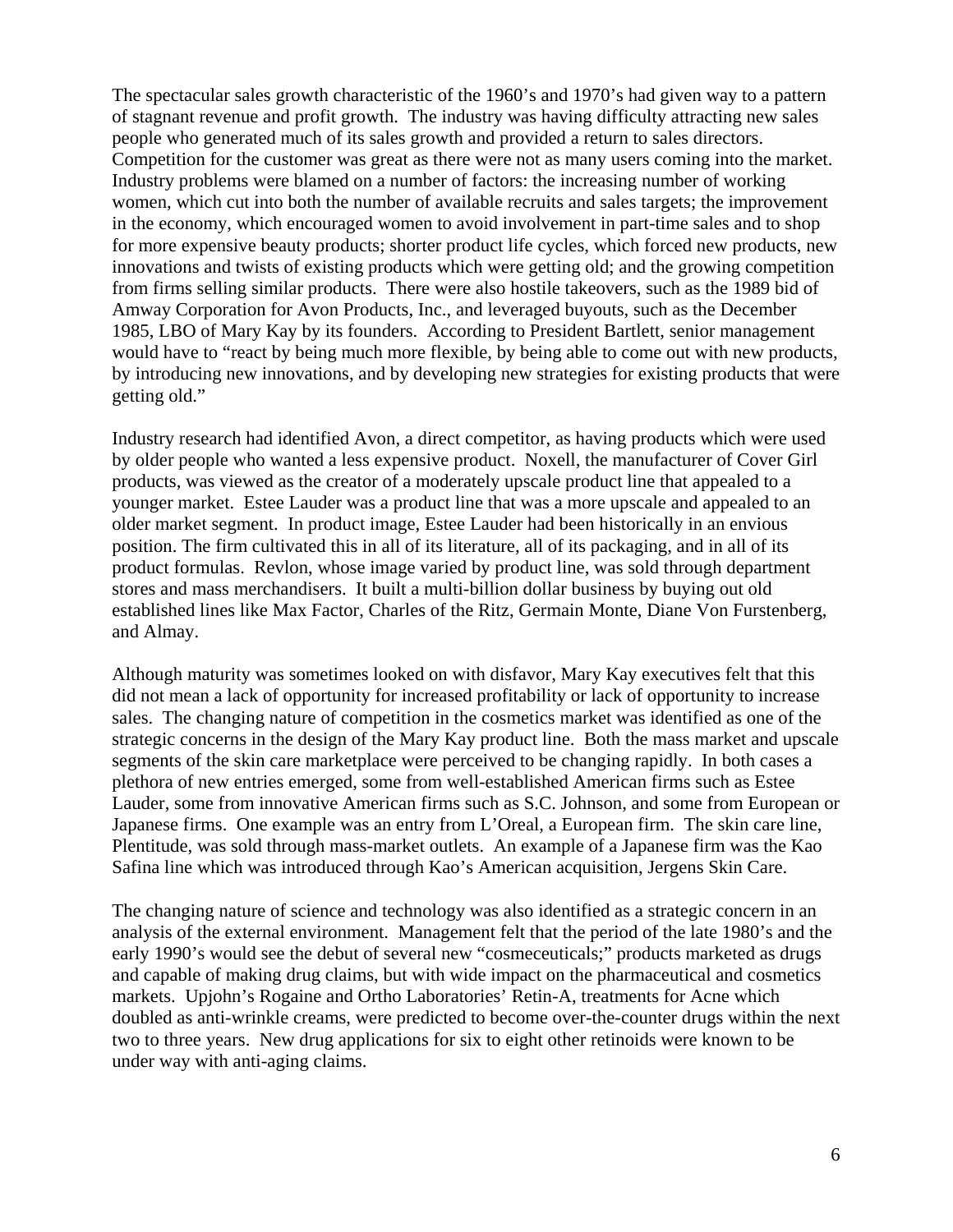At the same time, greater understanding of skin physiology enabled the development of more advanced traditional skin care products, including those which could legitimately make counterirritant claims and those which could protect users from environmental damage, such as from the sun.

The decade also saw a proliferation of regulatory activity affecting the cosmetics industry. In the United States such activity was seen from the Food and Drug Administration (FDA), the Federal Trade Commission (FTC), Congress end various state legislatures. At the same time, cosmetics regulations were changing in the European Economic Community (EEC) countries and, Argentina, Canada, and Australia. Prospects for expansion into Mexico and Thailand presented the challenge of learning to deal with regulations in markets that ware new to Mary Kay. It was clear that a new wave of regulatory activity affecting the industry had commenced. Ingredients claims, packaging, testing, advertising and other activities of the cosmetics industry were being closely scrutinized by regulators and legislators with a view toward regulatory control. A series of hearings held by Congressman Ron Wyden, D-OR, during 1988 were predicted to produce new cosmetics legislation in Congress.

Corporate research revealed that the Mary Kay customer was primarily identified by its beauty consultants. The company did very little direct customer prospecting. Beauty consultants found their customers one by one or in small groups through referrals, and through holding skin care classes where they might know one person but not the other members of the group. The typical Mary Kay customer was a female, in her late thirties, married, and caucasian. Geographically, she lived in all fifty states as well as in those countries where Mary Kay had operations. Most customers were rural and suburban as opposed to urban. The Mary Kay method of selling was perceived by management to be more disposed to the woman who might not have easy access to a store and also appeared to lend itself on the supply side to mobility by automobile. By occupation, customers were "white collar," and professional with moderate incomes and a high school education with some college. In practice, the upper and lower ends of a market segmented by social stratification variables tended to be neglected. Consultants were perceived to be slightly more upscale than their typical customer and customarily sold down to lower levels of social stratification.

The senior vice president of Mary Kay, Ms. Barbara Beasley, had hoped to expand the customer base through greater penetration in three key segments: blacks, hispanics, and mature woman. In a corporate analysis of the changing consumer, she concluded that because of greater education and disposable income, many more women were becoming regular users of product lines used previously by only a few consumers. Increased consumer sophistication meant that high performance products would be required that had claims that were meaningful and would fit within the Mary Kay context of a teaching orientation. The market was identified as becoming increasingly segmented by usage as consumers gravitated toward brand positions such as those formulated for sensitive skin, for contact lens wearers, for mature skin, and for ethnic consumers.

#### **MARKETING STRATIGIES**

Several marketing strategies emerged as the result of an overall reexamination of existing corporate strategies. The area receiving initial attention was the product line.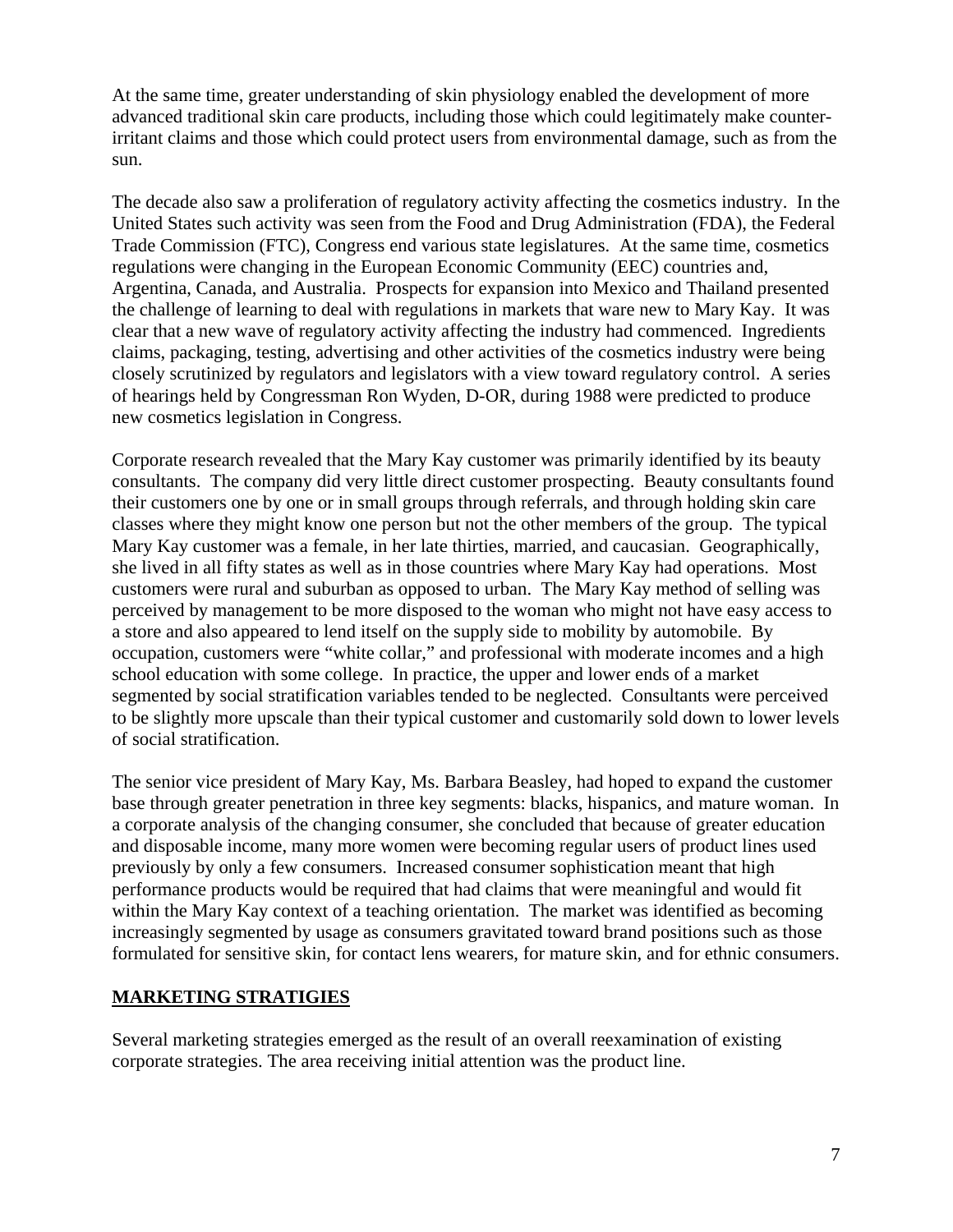The lines, as reviewed in figure 2, consisted of skin care products for women and for men, glamour items, toiletry items for women and for men, accessories and hair care products. Skin care products, in various formulas related to skin type, included cleansers, skin fresheners, facial moisturizers and foundation makeup, and were sold in sets as a five-step beauty program. Glamour items or cosmetics included lip and eye colors, mascaras, blushers, eyeliners, face powder and lip-gloss. Toiletry items included hand and body lotions, bath products, and colognes. Hair care products consisted of shampoo, conditioners and hair spray. Accessories such as samples, makeup mirrors, cosmetics bags and travel kits were sold primarily as hostess gifts, business supplies or sales aids.

#### **THE PRODUCT LINES**

There had been no significant additions to the product line in the first thirteen years of the company. Mary Kay had purchased the rights to a line that she had been using personally for about ten years. Initially, the line consisted of only ten products focused on skin care. Although management evaluated the product line on an ongoing basis, adjustments were kept to a minimum. Corporate policy had been to purposely limit the line to a minimum number of essential skin care and glamour items. Each company consultant was encouraged to carry a basic inventory. With a product line of no more than fifty items, inventory could be kept at a manageable level, products could be delivered immediately and product information could be kept at a manageable level.

#### FIGURE 2

|                                     | <b>Year Ended</b><br>December 31, |                             |      |      |
|-------------------------------------|-----------------------------------|-----------------------------|------|------|
|                                     | 1988                              | 1987                        | 1986 | 1985 |
| <b>Skin Care Products for Women</b> | 38%                               | 40%                         | 46%  | 41%  |
| Skin Care Products for Men          |                                   | $\mathcal{D}_{\mathcal{L}}$ |      |      |
| Glamour Items                       | 28                                | 32                          | 24   | 31   |
| Nail Care Products                  |                                   |                             |      |      |
| Toiletry Items for Women            | 13                                | 13                          | 15   | 13   |
| Toiletry Items for Men              | 3                                 | 3                           |      |      |
| Hair Care Products                  |                                   |                             |      |      |
| Accessories                         | 9                                 | 9                           |      |      |
|                                     |                                   | 100%                        | 100% | 00%  |

#### Product Line by Sales Percentage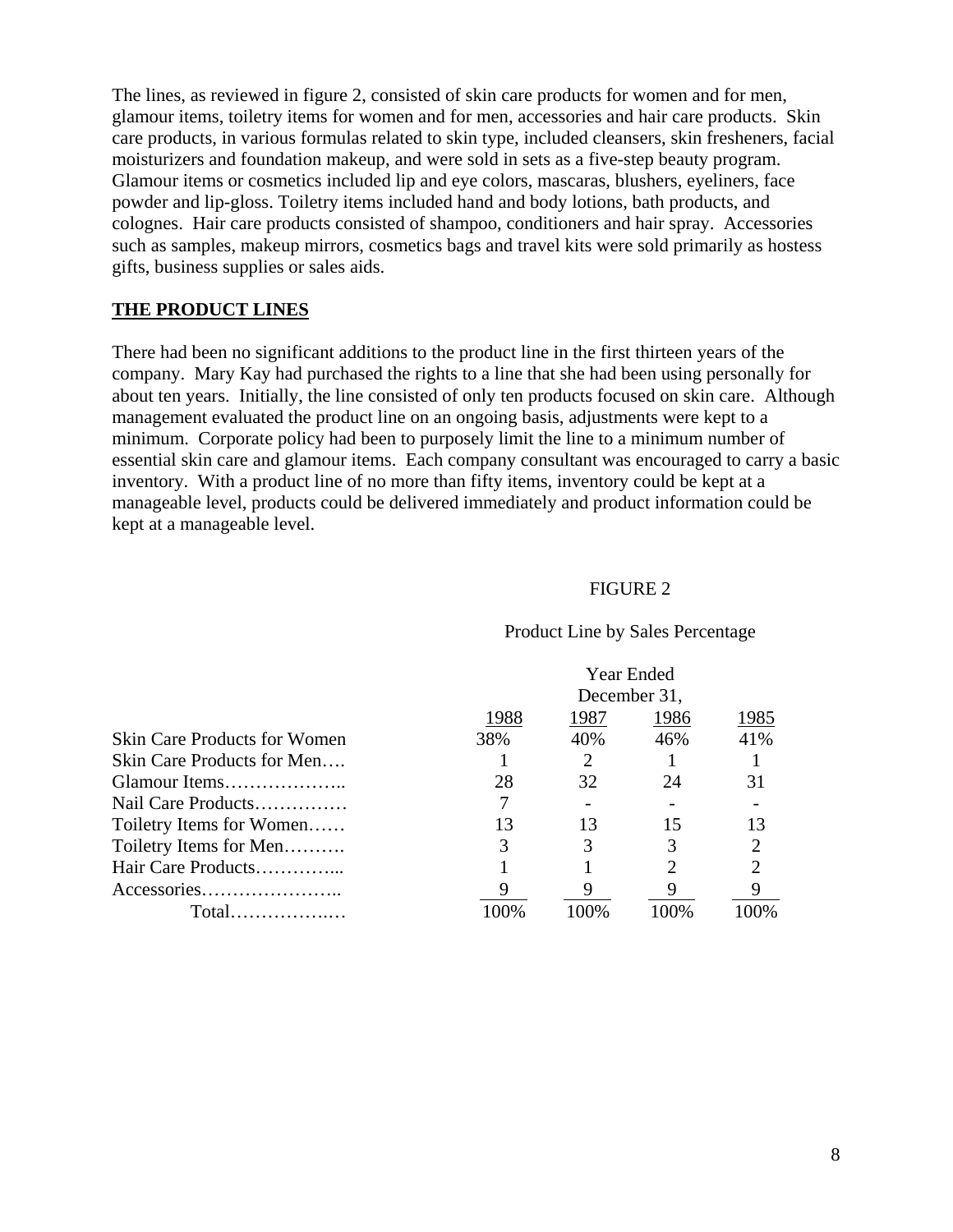The Mary Kay product strategy was to offer "preeminent" products to customers. According to management definition, each product sold was "to be outstanding; to stand above others; to have paramount rank, dignity or importance." This was to mean products would be of excellent quality, be competitively priced, and be safe to use. As the product line was limited, compared to competition, each individual product had to appeal to a reasonably large segment of consumers. New product introductions were made in the cosmetics, skin care, fragrances, and toiletries markets. The five year product plan was to focus on three major areas: 1) update, enhance and improve current product lines, formulation, and packaging; 2) introduce significant new products in the treatment/skin cares category; and 3) introduce a completely updated glamour line which would include a new system for recommending and using color, new product formulations, new packaging, and updated shades. The value-added provided by the Consultant would be enhanced by offering consumer-oriented videos, brochures, profiles, packaging inserts, and other educational material.

The Mary Kay Color Awareness program was introduced to update the glamour line. Its intent was to simplify the selection of glamour makeup shades by guiding women in their own color decisions and was based on three key principles: skin tone, personal preference and wardrobe. With the program, the sales force had the ability to help customers make color choices in these areas. A line of color-coordinated eye shadows, lip colors, and blushers was introduced to support the program.

A reformulated skin care line specifically designed for men was introduced in 1987 as part of the strategy to update the skin care line. It consisted of a cleansing bar, toner, facial conditioner and oil absorber, sunscreen, moisturizer and shave cream. It replaced a product the company called Mr. K skin care which was the women's products repackaged in brown tubes. Management made its appeal to women who bought the product for men by saying, "Don't you care about your husband's skin? Look what it did for you. Look what it can do for him." Management predicted that this would be a growth area as more and more men started to care about their skin.

A skin care program called "skin wellness" was introduced as an education program for consumers on awareness of the factors that would impact the skin, particularly what sunlight was going to do. It was considered a natural fit for Mary Kay because of the teaching orientation of the sales process. It educated the consumer on how to identify certain kinds of skin cancers in the early stages. It advised a monthly program of skin self-examination in which the consumer would literally look over her body from head to toes in a mirror. Irregularities would be checked again in a month to see if they had changed. There was no mention of Mary Kay products in the program. Although perceived as a consumer affairs, goodwill and trust building program, the consumer could buy products from Mary Kay which would help with protection from the sun.

#### **PAGKAGING**

Pink was selected as the corporate color because Mary Kay thought that attractive pink packages would be left out on display in the white bathrooms in vogue in 1963. The entire product line, however, had recently been repackaged.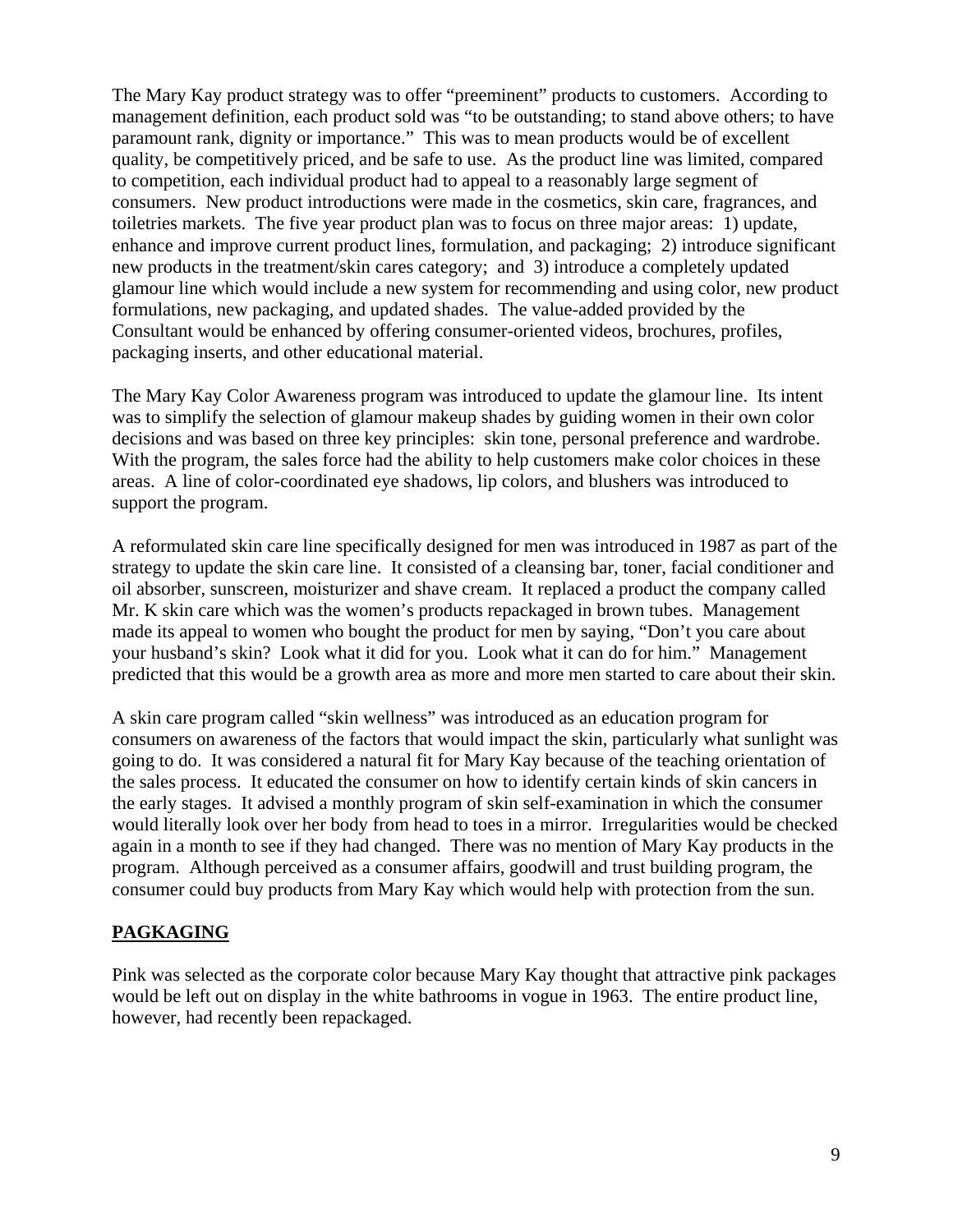Every item was changed to make graphics consistent, to be up to date, and to have individual identity but still look like it was part of the Mary Kay family of products. A new corporate logo, a mix of gold and hot yellow to symbolize the heat of the sun and its eclipse, was featured on the new packages. A new shade of pink, one which was more mauve and less yellow, was selected to compliment the logo. It was considered to be more subtle, more current, more upscale than the shade pink that had become the corporate color. It was part of the quality and value image that the company wanted to convey. The new pink would ultimately find its way onto company trucks, uniforms, promotional material and then ultimately the Cadillacs.

#### **ADVERTISING AND PROMOTION**

In the early 1980's, when the company was growing at a very fast rate, management experimented with consumer advertising. The program was initiated in the sales division, not marketing. The advertising campaign involved magazines as well as television advertisements. Although no great change in consumer demand was documented, the reaction from the sales force was very positive. Management had concluded that if it were to use advertising in the future, it would want to impart a message to the consumer that would improve the corporate image and support the field sales force in the form of recognition and compensation.

Management justified its lack of interest in consumer advertising by claiming that it spent what its competitors spent on advertising in compensating the sales force. About thirty-three percent of total dollar income of the firm was estimated to go back to the field sales force in terms of commission and rewards. Promotional efforts were concentrated on rewarding the field sales force for their accomplishments. In Seminar, for example, thousands of consultants and sales directors were presented with more than \$5 million in selected prizes for their outstanding performance.

The firm had an active public relations and publicity program which centered on Mary Kay Ash, launching new products in fashion magazines, and publicizing the activities and accomplishments of the field sales force. Press releases in the form of corporate publicity and financial information were a part of this program.

#### **DIRECT SUPPORT**

A direct support program was introduced as part of program to "build a company of substance, to create a product line of high quality and to provide a service of value to the consumer." The program involved direct mail. Consultants sent the names of their customers to corporate headquarters. Management then did a mailing to the customer that appeared to come from the Beauty Consultant. An upscale, four-color brochure plus a personal letter was included that identified both the consultant and consumer by name. The beauty consultant would then follow up by telephone to the consumer to inquire if the information had been received. Initially, the program created some suspicion from the field sales force. Sales people thought that management was going to take these customer names and create a house account and service customers directly.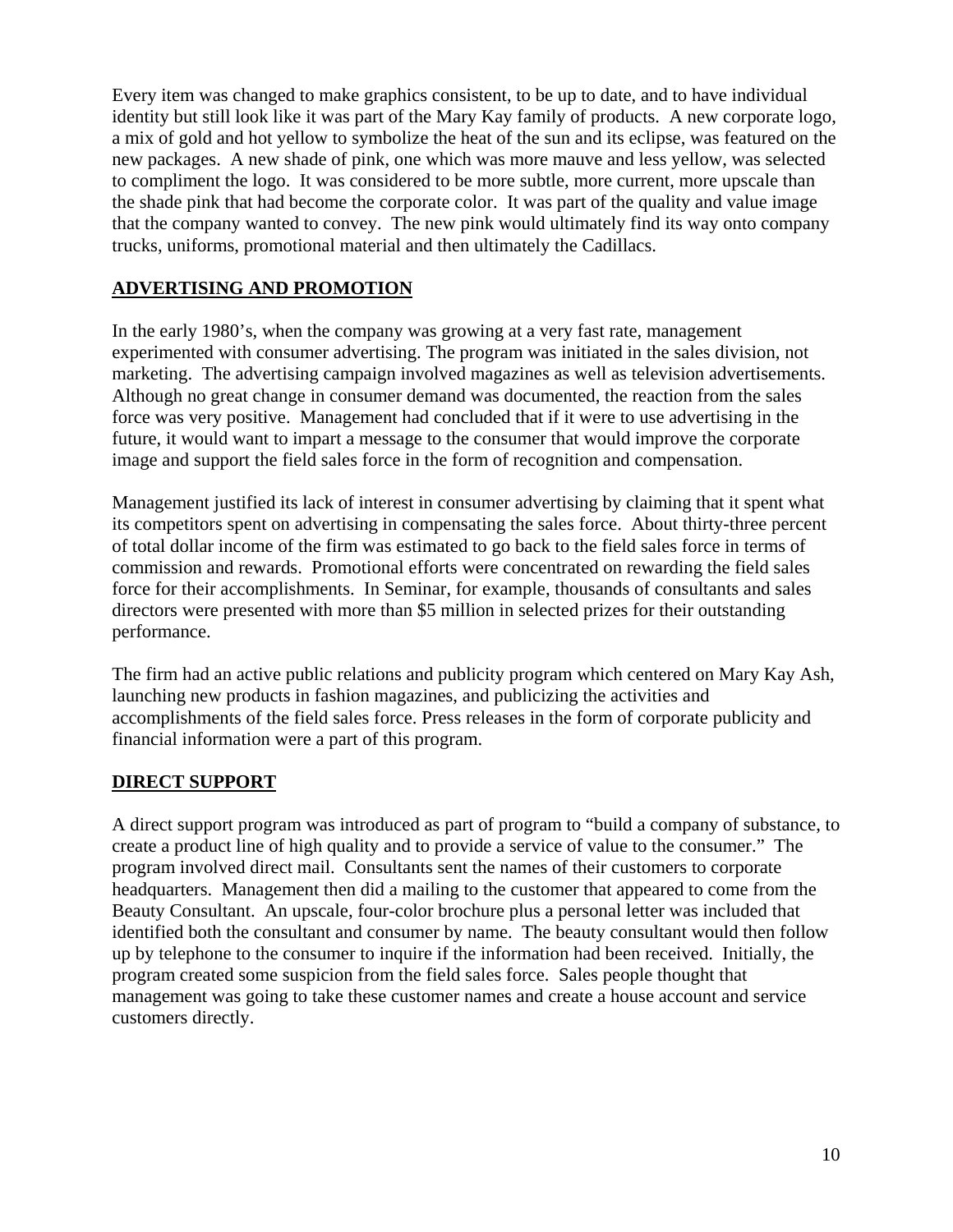"So we worked on that for a while, contended Ms. Barbara Beasley, Senior Vice President Marketing, "and I think we were able to prove to them that our objective was not to bypass the consultant in starting up this direct mail program, but rather to support the consultant, which is why it's called direct support. The direct support program was based on the consultant's contacts. If the consultant did not make the follow-up telephone call, if the consultant didn't deliver the products to the consumer, than no sale was ever made. All products always were sold through the sales force.

Beauty Consultants were offered products at wholesale discounts from suggested retail prices, for resale to retail customers. At retail, the Mary Kay product line was priced competitively, just below brands which were distributed through department stores and generally well above direct retail store/mass distributed brands. Company literature included suggested retail prices, but the ultimate retail price was determined by the consultant who could charge less than the suggested retail by running her own promotions. "She can ultimately set the retail," said Ms. Curran Croskeys, Vice President of Product Marketing at Mary Kay, "She buys it at a discount off retail, so it's up to her as to how much profit she wants to make."

#### **PLANNING IN A MARKETING ORIENTATED FIRM**

Philosophically, corporate planning at Mary Kay Cosmetics was based on the golden rule, "Do unto others as you would have them do unto you," and the priorities of God first, family second, and career third. Mary Kay maintained, "I've found when you just let go and place yourself in God's hands, everything in your life goes right. I believe we have success because God has led us all the way." In this context she identified her son, Richard Rogers, Chairman of the Board and Chief Executive Officer, as a "brilliant administrator and outstanding corporate planner [who] is recognized as one of today's bright, young financial geniuses." "Yet," she noted, "not even he can look at computer printouts or market surveys and truly predict the future."

On a more operational basis, the management team was lead by Mr. Bartlett as President and Chief Operating Officer. The organization, in Mr. Bartlett's experience, was really focused on celebrating the achievements of the sales force. In a typical organization chart, he maintained, the board chairmen, the president, vice presidents and managers were ordered down to the sales organization. At Mary Kay the situation was thought of in the reverse. The sales force was perceived to be at the top. The president's a job was to support the executive team, who in turn supported other people, who in turn supported the sales force. "The program was based upon," as Mr. Bartlett suggested, "loyalty to the people involved, loyalty to the product, and loyalty to the plan." There was a loyalty to the people, such as the director who brought the consultant into the business. There was product brand loyalty built up because the company found that it's a rare woman who could effectively sell the company's products that didn't believe in them. And there was loyalty to the plan in the form of compensation, recognition, and incentive contests that recognized sales people as individuals for their achievements.

The mission statement of the firm, as illustrated in Figure 3, summarized the attitudes of management towards people in field sales as well as customers. It was considered an allexclusive statement of what the company wanted to be.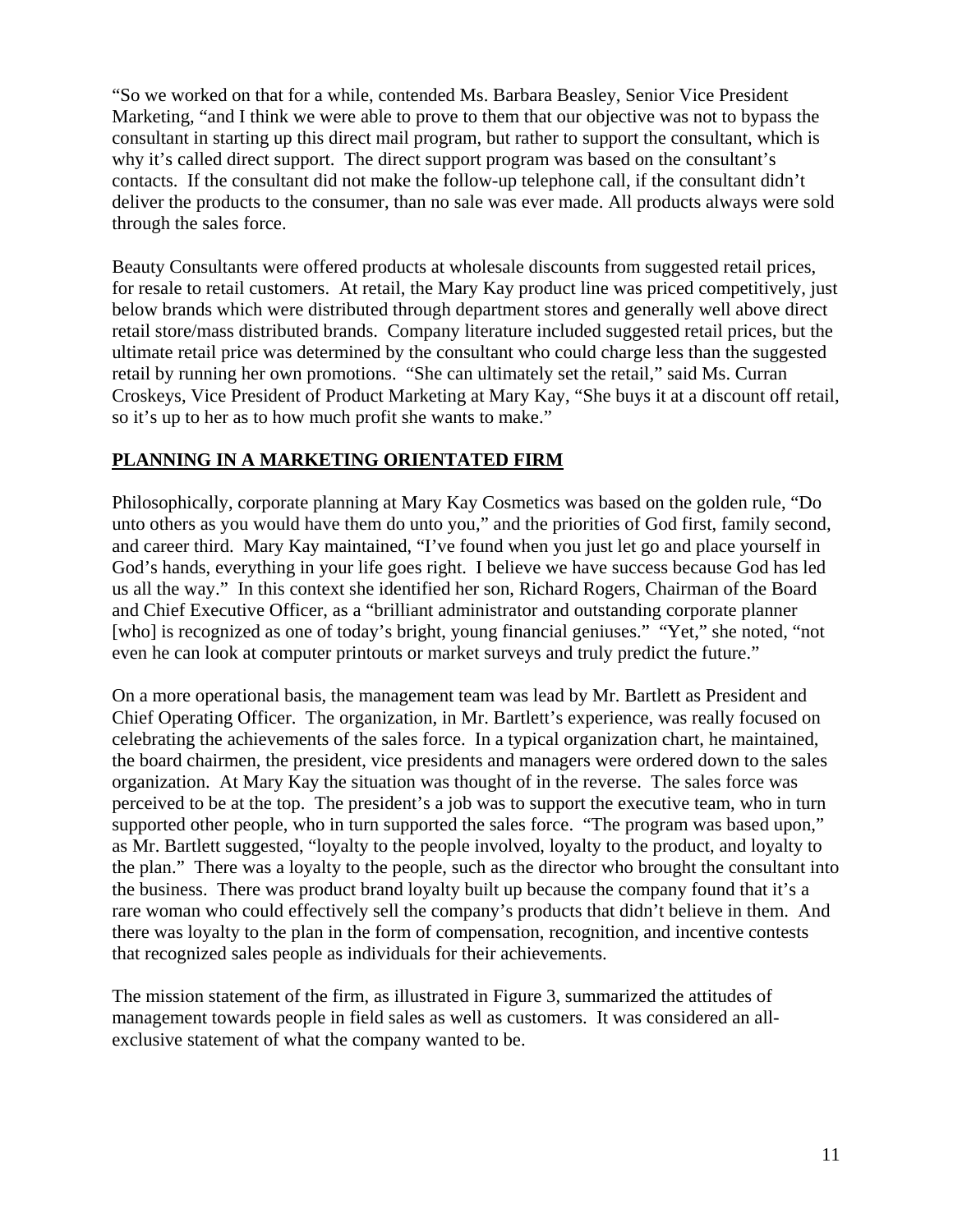As President Bartlett indicated, "We used to have financial goals as part of the mission statement, and we have gone away from that. That didn't work as well for us." Having a flexible, philosophically oriented statement yielded some clearly delineated objectives for the corporation. Division and department objectives supported the mission statement.

To emphasize the importance of the corporate mission statement, President Bartlett had it printed up on small tent cards. These were distributed to all of the employees to remind them of the fundamental social and economic purpose of the firm. On the other side of the tent card were three words: "listen, listen, listen."

#### FIGURE 3

The Mary Kay Mission

To achieve preeminence in the manufacturing

and marketing of personal care

products by providing personalized service,

value and convenience to Mary Kay

customers through our independent sales force.

Richard C. Bartlett, President

Manufacturing was emphasized in the first statement of preeminence because management felt that consumer driven organizations needed to have competitive products and excellence in manufacturing to survive. As part of the changing focus at Mary Kay, the Senior Vice President of Research and Development/Quality Assurance reported directly to the president. Previously, the R & D and quality assurance programs had reported inside the manufacturing group. "I wanted, frankly," indicated President Bartlett, "to draw the manufacturing group into this mission so that they ware not feeling separate from it they are a part of it."

The use of the phrase personal care products in the mission statement was a revision of an older mission statement that included the phrase "being the leading teaching oriented skin care cosmetic company." This was a narrow statement that tended to focus on skin care only. The personalized service phrase was a continuation of what the firm had done well at for twenty-five Years. Management did not want this area to be neglected by other changes in the mission. Convenience was included because the strength of the firm was thought to be in the consultant. When the customer lost the consultant it became inconvenient to buy Mary Kay products.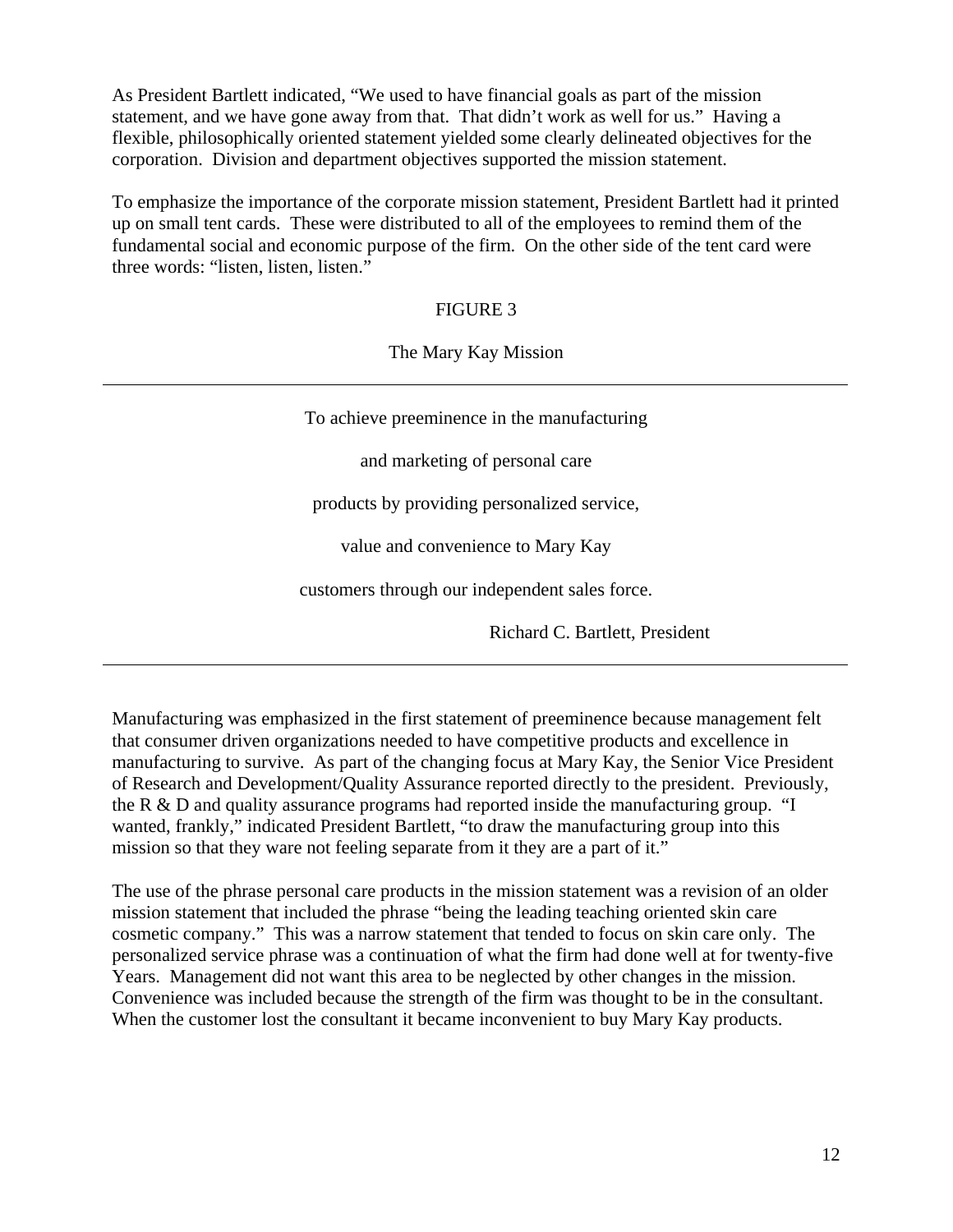Included was the phrase, our independent sales force." The sales force was thought to "drive" the objectives of the company.

There was no formal planning department at Mary Kay Cosmetics. The emphasis was placed on having a corporate mission that would be flexible and could be looked back on from time to time, as opposed to a strategy that said the firm was expected to reach certain goals in a specific year. Management felt that, as a basic strategy, a team of flexible, hard-hitting, and adaptable executives would be better able to handle the major changes that were occurring in the external environment. A recant appointment of Dr. Myra Barker as Senior Vice President of Research & Development/Quality Assurance and Chief Scientific Officer reflected this strategy. "This reflects our concern for being in harmony with what might hit us scientifically in the cosmetic marketing world," indicated President Bartlett. "Good strategy is implementation strategy – where you don't get off with a planning group and say, 'This is where we're going to arrive at an X time in the future.' ...but you're flexible enough, and you have the intellectual muscle to adapt to change."

"I fear a rigidly in place plan" and "I fear formal planning departments" were responses of President Bartlett when asked in his Dallas office if Mary Kay Cosmetics had a formal plan for looking ahead. Bartlett had concluded that "we have a over-riding mission which we can look back on, and I'd rather view the mission we have, as opposed to a locked in concrete strategy that says we will come out at such and such a place in the year 2000." "While I say that, he maintained, "there is no way that we can really anticipate all the major changes coming at us now, the geometric progression of information, governmental interference, regulation and all the myriad of factors that we have to face."

Although there was not a formal strategic planning department at Mary Kay Cosmetics the product line was planned out five years. Each year key executives, such as the president, department heads, directors and all who might be involved in implementing the strategy, would meet to brainstorm sociological, consumer, industry and scientific trends. Out of this meeting would emerge a product plan. For three years out it was very detailed, showing what the firm was doing every month. President Bartlett felt that such planning was necessary to anticipate the changes that they knew were going to happen. "You gain flexibility by having this type of plan, suggested Ms. Curran Croskeys, Vice President of Product Marketing. "By having a track to follow you accomplish the plan in a routine way. You use brain power and other resources to change if you have to."

#### **THE CONTEMPORARY CHALLENGE**

One era ended and another began when Mary Kay Cosmetics experienced its first sales decline in 1984. The early era is a case study in entrepreneurship. The latter era is a study in the efforts of an established organization attempting to achieve its objectives in a changed business environment. Mary Kay's initial objective was, to establish a company that would give unlimited opportunity to women. In the late 1980's there was an increase in full-time job opportunities for women elsewhere. Not only were they not available to sell the product, but they were not at home to buy it.

Mary Kay Cosmetics, Inc. had for over twenty-five years focused on celebrating the achievements of its sales force. Much of the forward momentum in that sales force had come from the entrepreneurial spirit of Mary Kay Ash, the founder of the company. Mary Kay had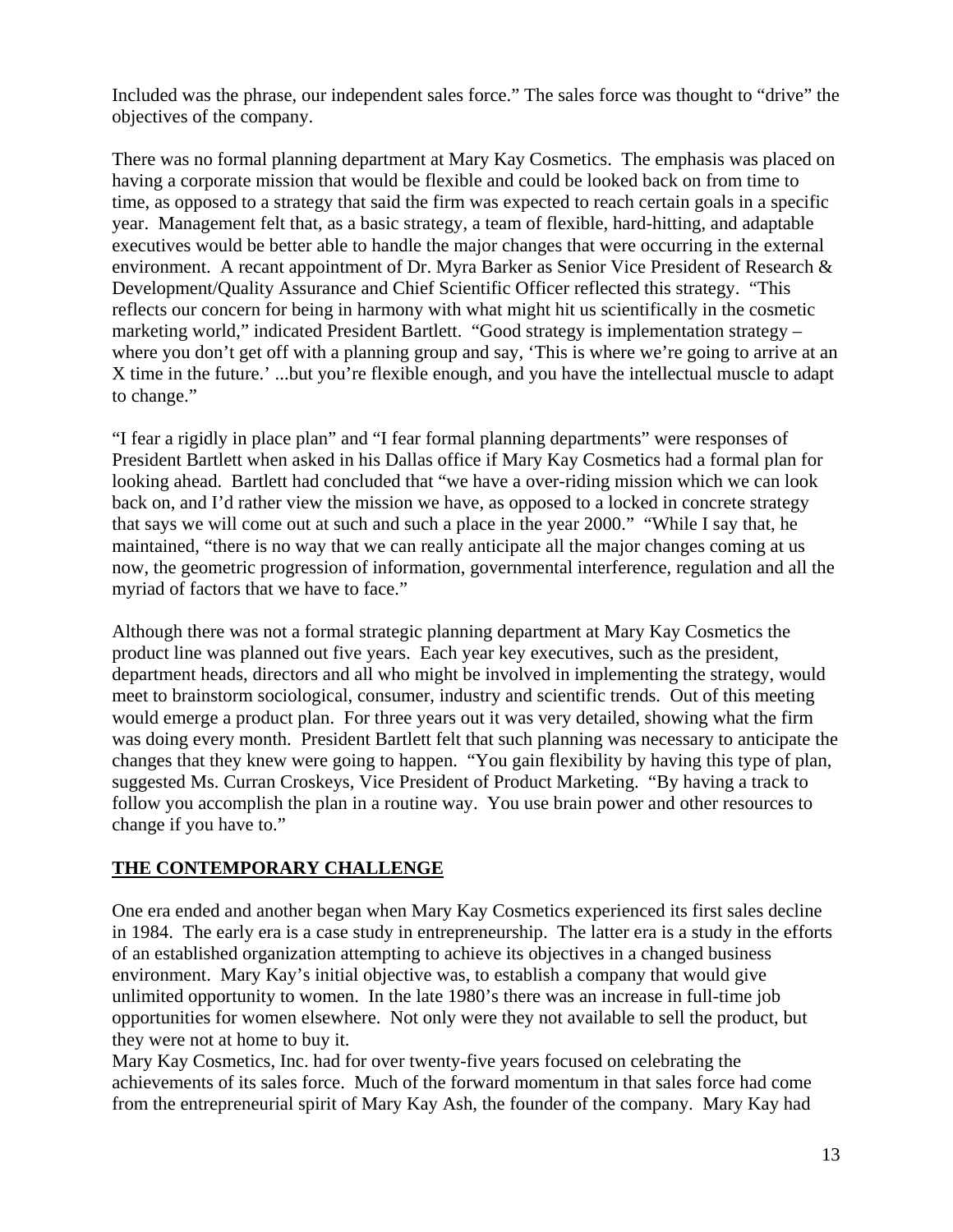been elevated to the position of Chairman Emeritus. A new management team was in place. The firm had repositioned itself to meet the challenges of a new decade. The question was now, could the firm accomplish its corporate mission and objectives in this changing environment?

#### **DISCUSSION QUESTIONS**

- 1. Evaluate and justify the personal selling strategy of Mary Kay Cosmetics. What factors should a manufacturer consider before choosing to include personal selling as a form of promotion in the marketing mix?
- 2. What evidence is there to conclude that the marketing concept is understood and applied by Mary Kay management?
- 3. Evaluate the strategies that Mary Kay management has introduced as part of its positioning strategy. How much impact will these strategies have in the competitive environment as the firm seeks profitable growth in the marketplace?
- 4. How important is a mission statement in giving direction to strategy development in a marketing orientated organization?
- 5. How much importance is placed on the planning function at Mary Kay Cosmetics?
- 6. What conclusions can you draw from a review of the financial performance of Mary Kay Cosmetics, Inc. from the years 1975-1985?
- 7. Discuss the importance of changes in the external environment. How much impact do they have on strategic planning in organizations like Mary Kay Cosmetics?
- 8. How much impact is the "retirement" of Mary Kay Ash likely to have on the forward momentum of the organization? What decisions and actions should be undertaken to continue Mary Kay Ash's formula for success?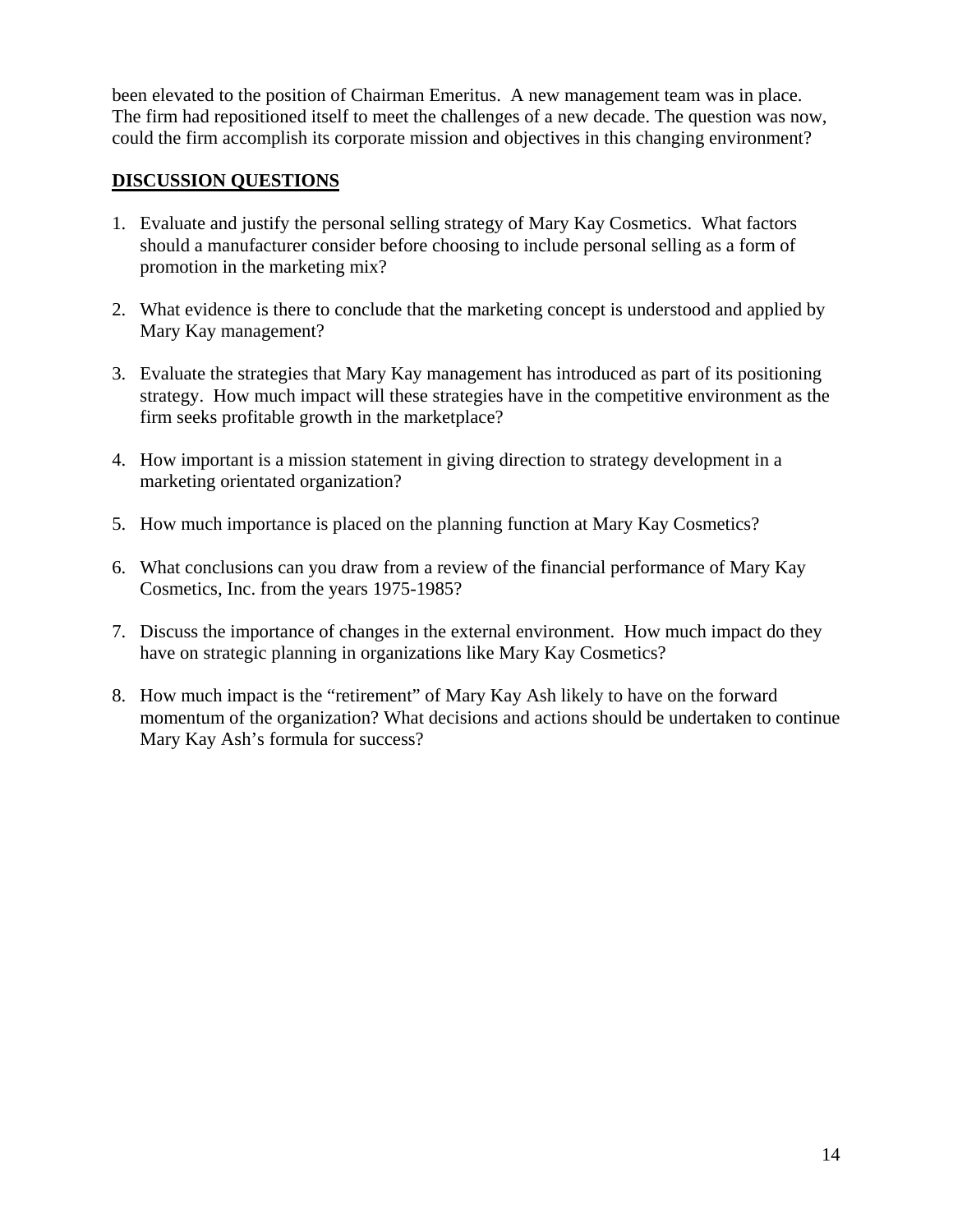## **APPENDIX A**

#### MARY KAY CORPORATION CONS0LIDATED BALANCE SHEETS

#### December 31, 1988 and 1987

#### ASSETS

|                                         | 1988          | 1987          |
|-----------------------------------------|---------------|---------------|
| Current assets:                         |               |               |
| Cash and cash equivalents               | \$15,039,000  | \$11,500,000  |
| Accounts receivable inventories:        | 5,345,000     | 3,330,000     |
| Inventories:                            |               |               |
| Raw materials                           | 15,172,000    | 11,206,000    |
| Finished goods                          | 34,567,000    | 22,865,000    |
|                                         | 49,739,000    | 34,071,000    |
| Note receivable                         |               | 17,267,000    |
| Deferred income tax benefit             | 3,790,000     | 695,000       |
| Other current assets                    | 3,482,000     | 2,587,000     |
| Total current assets                    | 77,395,000    | 69,450,000    |
| Property, plant and equipment, at cost: |               |               |
| Land                                    | 4,932,000     | 2,950,000     |
| Buildings and improvements              | 16,268,000    | 12,483,000    |
| Furniture, fixtures and equip.          | 49,459,000    | 40,046,000    |
| Construction in progress                | 3,385,000     | 605,000       |
|                                         | 74,044,000    | 56,084,000    |
| Less accumulated depreciation           | 28,296,000    | 16,878,000    |
|                                         | 45,748,000    | 39,206,000    |
| Assets held for sale                    | 10,000,000    | 9,215,000     |
| Identified intangible assets            | 103,820,000   | 108,558,000   |
| Goodwill                                | 31,205,000    | 32,624,000    |
| Long-term investment at market          | 13,630,000    |               |
| Other assets                            | 7,245,000     | 2,515,000     |
|                                         | \$289,043,000 | \$261,568,000 |

Source: Annual Report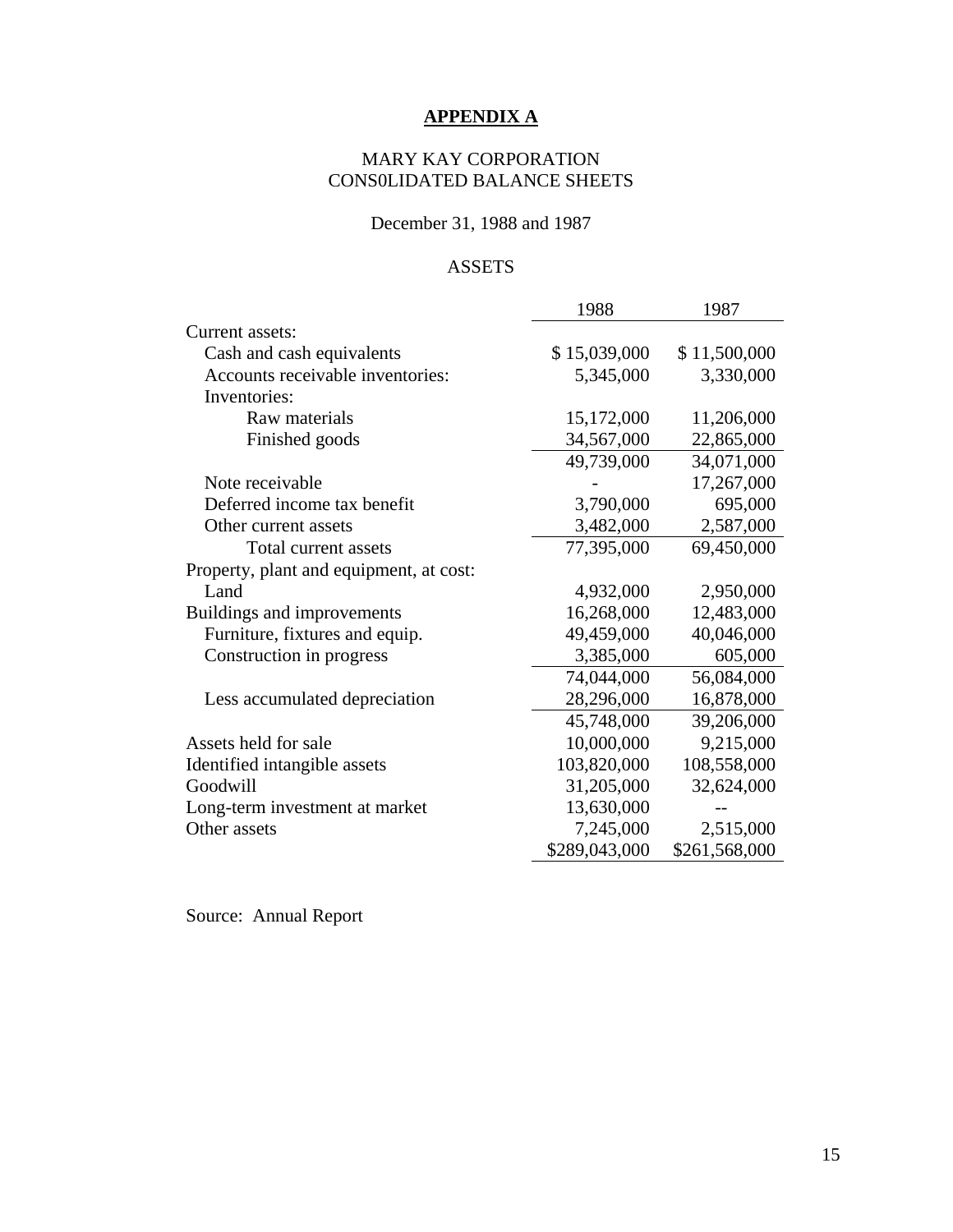## CONS0LIDATED BALANCE SHEET

#### LIABILITES AND CAPITAL DEFICIENCY

| <b>Current liabilities:</b>           |                 |                |
|---------------------------------------|-----------------|----------------|
| Accounts payable                      | \$15,513,000    | \$12,529,000   |
| <b>Accrued liabilities</b>            | 45,097,000      | 34,876,000     |
| Deferred sales                        | 7,685,000       | 4,567,000      |
| Current port. of long-tm debt         | 18,000,000      | 31,000,000     |
| Total current lib.                    | 86,295,000      | 82,972,000     |
| Long-term debt                        | 81,035,000      | 75,000,000     |
| Debentures                            | 124,258,000     | 106,765,000    |
| Other liabilities                     | 73,231,000      | 73,231,000     |
| Commitments                           |                 |                |
| Capital deficiency:                   |                 |                |
| \$4.50 Class A noncumulative part.    |                 |                |
| con. pref. stock, \$1.00 per value    | 530,000         | 530,000        |
| 730,000 shares authorized, 529,945    |                 |                |
| Shares issued and outstanding         |                 |                |
| Common stock, \$1.00 par value;       | 366,000         | 366,000        |
| 1,100,000 shares authorized,          |                 |                |
| 365,963 shares issued and outstanding |                 |                |
| Capital in excess of par value        | 5,335,000       | 5,335,000      |
| Accumulated deficit                   | (36,902,000)    | (28,380,000)   |
| Investment valuation allowance        | (1,911,000)     |                |
| Less amount not "pushed down"         | (68, 175, 000)  | (68, 175, 000) |
| Equity of subsidiary                  |                 |                |
| Total capital deficiency              | (100, 757, 000) | (90, 324, 000) |
|                                       | \$289,043,000   | \$261,568,000  |

Source: Annual Report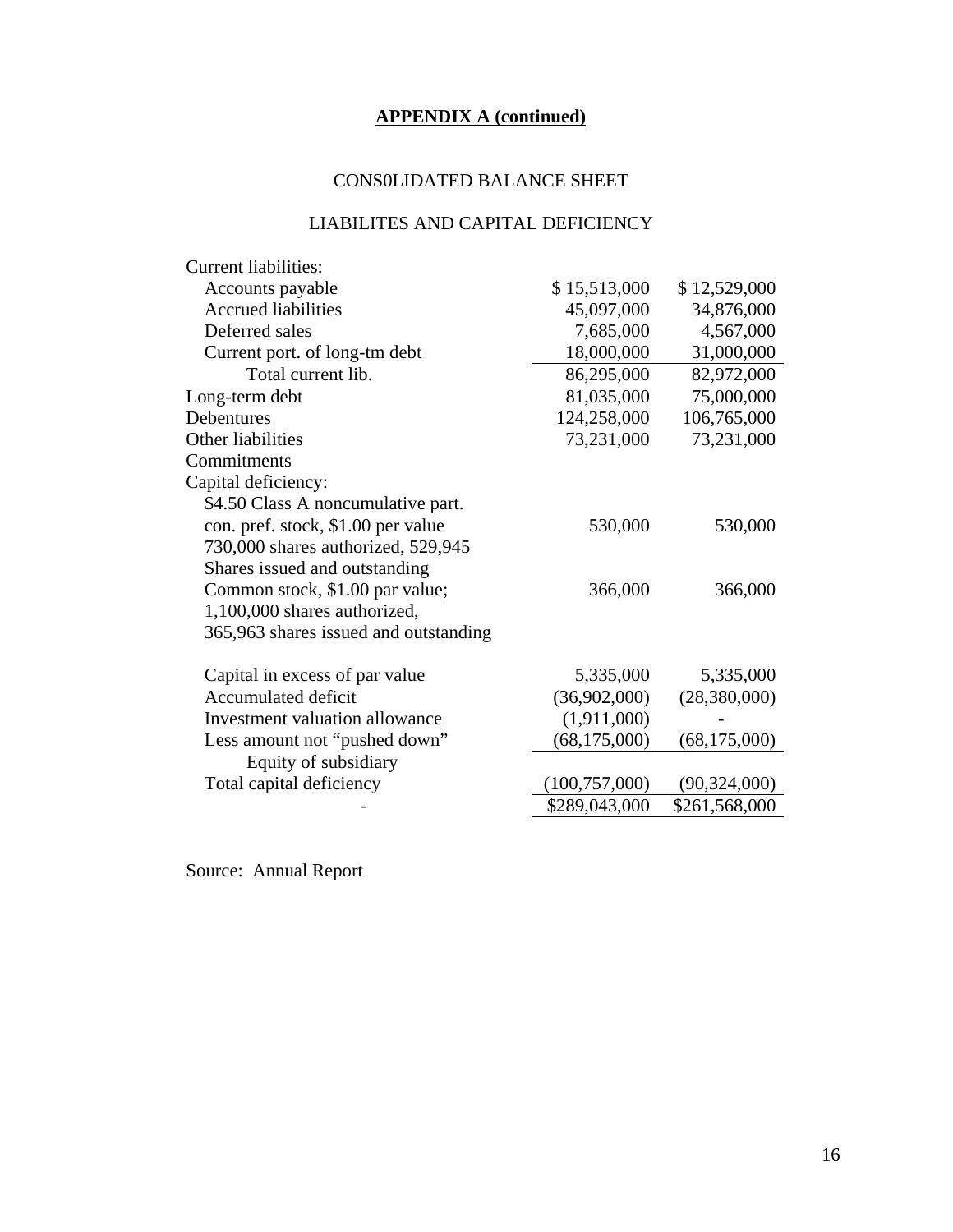## CONS0LIDATED STATEMENTS OF OPERATIONS

#### Years Ended December 31, 1988 and 1987

|                                   | 1988              | 1987            |
|-----------------------------------|-------------------|-----------------|
| Net sales                         | \$405,730,000     | \$325,647,000   |
| Cost of sales                     | 104,503,000       | 86,501,000      |
| Selling, gen. And admin exp       | 262,797,000       | 207,359,000     |
| Operating income                  | 38,430,000        | 31,787,000      |
| Insurance proceeds                |                   |                 |
| Write down of assets              | (11,000,000)      | (4,696,000)     |
| Interest and other income, net    | 3,137,000         | 3,884,000       |
| Interest expense                  | (37, 248, 000)    | (40, 391, 000)  |
| Loss before income taxes and      |                   |                 |
| Extraordinary items               | (6,681,000)       | (9,416,000)     |
| Provision for income txs.         | 1,495,000         | 5,876,000       |
| Loss before extraordinary         |                   |                 |
| Items                             | (8,176,000)       | (15,292,000)    |
| Extraordinary expenses, net of    |                   |                 |
| Related income tax benefit of     |                   |                 |
| \$423,000 in 1988 and \$5,327,000 |                   |                 |
| 1987                              | 822,000           | 5,596,000       |
| Net loss                          | \$<br>(8,998,000) | \$ (20,888,000) |
|                                   |                   |                 |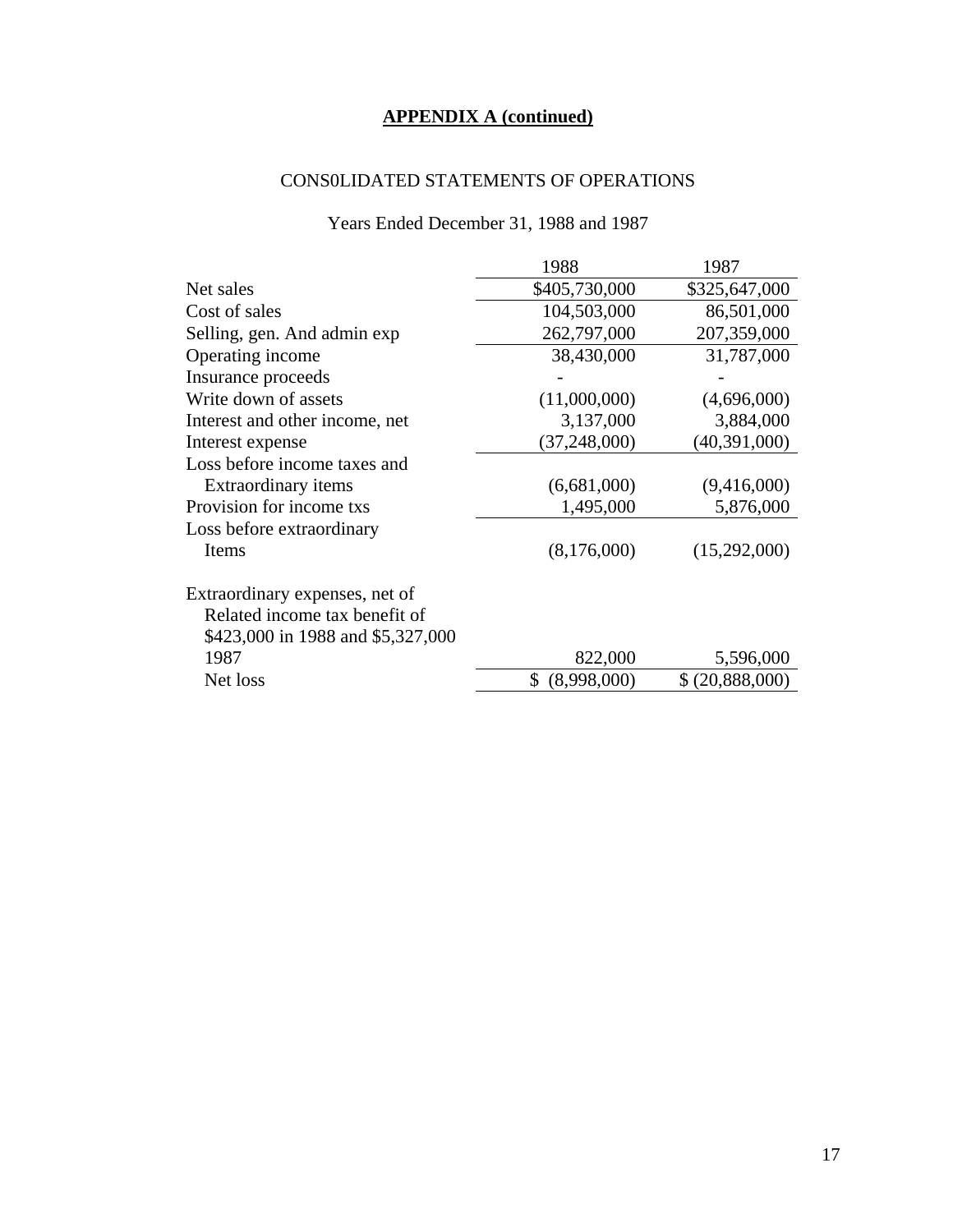#### CONS0LIDATED STATEMENTS OF CASH FLOWS Years Ended December 31, 1988 and 1987

|                                                     | 1988              | 1987               |
|-----------------------------------------------------|-------------------|--------------------|
| Cash flows from operating activities:               |                   |                    |
| Net loss                                            | (8,998,000)<br>\$ | (20,888,000)<br>\$ |
| Adjustments to reconcile net loss                   |                   |                    |
| To net cash provided by operating activities:       |                   |                    |
|                                                     | 8,288,000         | 9,180,000          |
|                                                     | 6,410,000         | 7,052,000          |
| Defined benefit retirement program expense          | 3,598,000         |                    |
|                                                     | 17,493,000        | 14,834,000         |
| Deferred tax provision                              | (7,522,000)       | (106,000)          |
| Write down of assets                                | 11,000,000        | 4,696,000          |
| Loss on disposition of assets                       | 27,000            | 325,000            |
|                                                     | 1,245,000         | 10,923,000         |
| Changes in assets and liabilities:                  |                   |                    |
| Decrease (increase) in:                             |                   |                    |
| Accounts receivable                                 | (1,806,000)       | (125,000)          |
|                                                     | (15,870,000)      | (12,767,000)       |
| Income tax receivable                               |                   |                    |
| Other current assets                                | (895,000)         | (464,000)          |
|                                                     |                   |                    |
|                                                     | (392,000)         | (195,000)          |
| Increase (decrease) in:                             |                   |                    |
| Accounts payable                                    | 2,984,000         | 589,000            |
| Accrued liabilities                                 | 11,283,000        | 8,817,000          |
| Deferred sales                                      | 1,858,000         | (1,996,000)        |
| Other liabilities                                   | (458,000)         | (343,000)          |
| Federal income tax refund                           | 3,986,000         | 10,164,000         |
|                                                     | 729,000           | 754,000            |
| Net cash provided by operating act.                 | 32,962,000        | 36,656,000         |
| Cash flows from investing activities:               |                   |                    |
| Purchase of investment                              | (15,541,000)      |                    |
| Capital expenditures                                | (6,025,000)       | (2,576,000)        |
| Proceeds from sales of assets                       | 383,000           | 1,130,000          |
| Net cash provided by (used in) investing activities | (21, 183, 000)    | (1,446,000)        |
| Cash flows from financing activities:               |                   |                    |
| Principal payment of long-term debt                 | (90,000,000)      | (125, 733, 000)    |
| Increase in long-term debt                          | (82, 535, 000)    | (90,000,000)       |
| Cost of refinancing debt                            | (1,569,000)       | (8,596,000)        |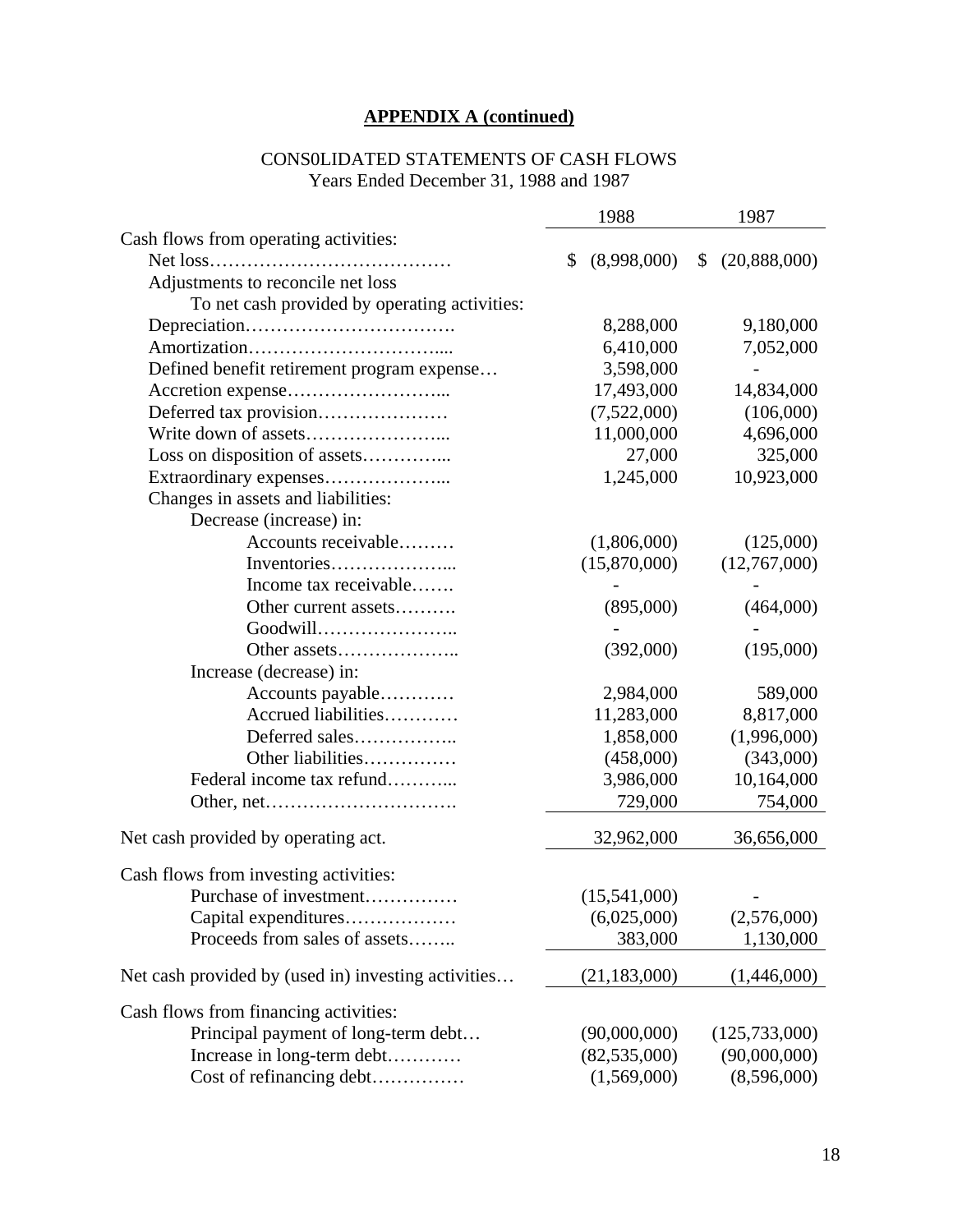#### CONS0LIDATED STATEMENTS OF CASH FLOWS

#### Years Ended December 31, 1988 and 1987

|                                                                     | 1988         | 1987         |
|---------------------------------------------------------------------|--------------|--------------|
| Proceeds from loans from life insurance policies                    | 796,000      |              |
|                                                                     | (8,238,000)  | (44,329,000) |
| Net increase (decrease) in cash and cash equivalents                | 3,539,000    | (9,119,000)  |
| Cash and cash equivalents at beginning of year                      | 11,500,000   | 20,619,000   |
| Cash and cash equivalents at end of year<br>Additional information: | \$15,039,000 | \$11,500,000 |
| Cash payments (refunds) for:                                        |              |              |
| Interest (net of amounts capitalized)                               | 17,290,000   | 29,107,000   |
|                                                                     | 4,755,000    | (15,235,000) |
| Non-cash financing activities:                                      |              |              |
| Restructuring an existing note:                                     |              |              |
|                                                                     | \$17,267,000 |              |
|                                                                     | 1,000,000    |              |
|                                                                     | (11,000,000) |              |
|                                                                     | (10,000,000) |              |
|                                                                     | 2,733,000    |              |
| Restructuring an existing note payable:                             |              |              |
|                                                                     | (16,000,000) |              |
|                                                                     | (862,000)    |              |
|                                                                     | 16,500,000   |              |
|                                                                     | 362,000      |              |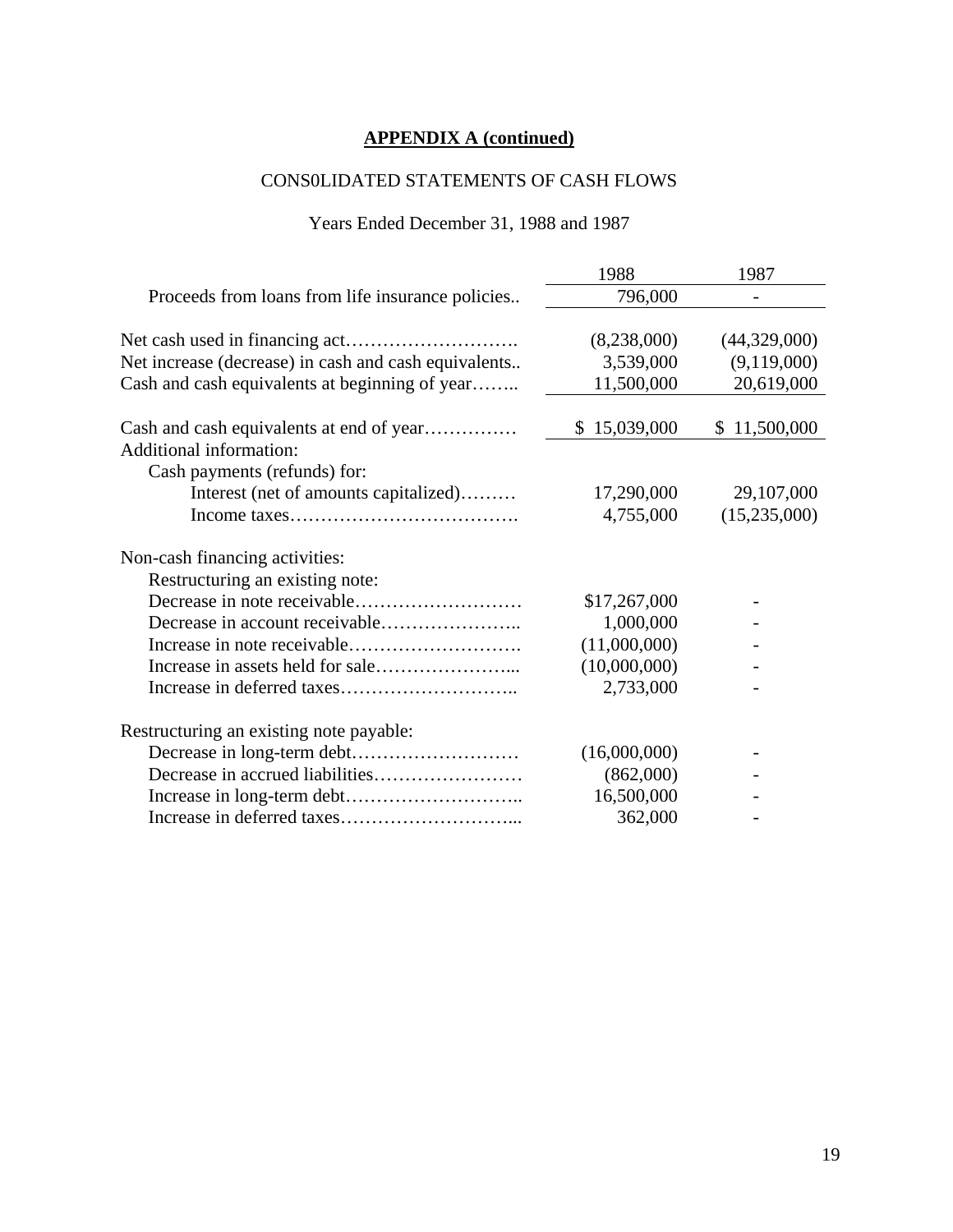## **APPENDIX B**

## MARY KAY COSMETICS, INC., DALLAS, TEXAS

| Year   | <b>Net Sales</b> | Net Profit | <b>Total Assets</b> | Net Worth   |
|--------|------------------|------------|---------------------|-------------|
|        | (000)            | (000)      | (000)               | (000)       |
| 1988   | \$405,730        | \$ (8,998) | \$289,043           | \$(100,757) |
| 1987   | 325,647          | (20, 888)  | 261,568             | (90, 324)   |
| 1986   | 255,016          | (55,502)   | 284,180             | (69, 351)   |
| 1985 * | 13,457           | (1,306)    | 328,922             | (13, 647)   |
| **     | 235,513          | 21,286     | 272,166             | 183,304     |
| 1984   | 277,500          | 33,781     | 217,554             | 163,746     |
| 1983   | 323,758          | 36,654     | 180,683             | 131,725     |
| 1982   | 304,275          | 35,372     | 152,457             | 95,316      |
| 1981   | 235,296          | 24,155     | 100,976             | 61,952      |
| 1980   | 166,938          | 15,135     | 74,431              | 38,633      |
| 1979   | 91,400           | 9,632      | 50,916              | 24,618      |
| 1978   | 53,746           | 4,873      | 36,305              | 25,947      |

#### Financial Performance 1978-1988

#### Source: Company Annual Reports

\* Period from December 5 to December 31, 1985.

\*\*Period ended December 4, 1985.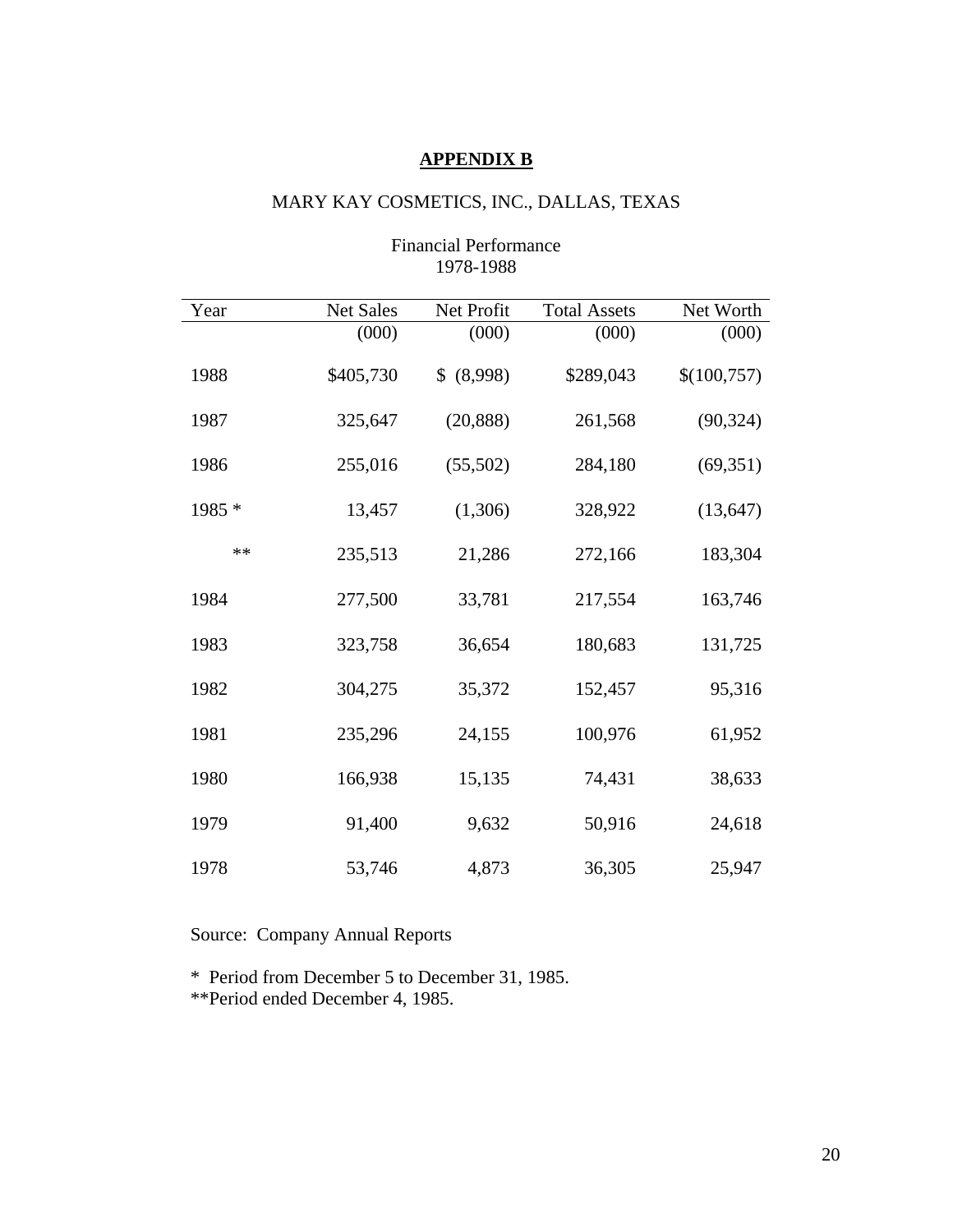## **APPENDIX E**

#### SHAKLEE CORPORATION, SAN FRANCISCO, CA

|           |                                                                   |                                                         | Net Worth                                                                |
|-----------|-------------------------------------------------------------------|---------------------------------------------------------|--------------------------------------------------------------------------|
|           |                                                                   |                                                         | (000)                                                                    |
|           |                                                                   |                                                         |                                                                          |
| \$398,030 | \$59,123                                                          | \$344,214                                               | \$233,904                                                                |
|           |                                                                   |                                                         | 164,276                                                                  |
|           |                                                                   |                                                         |                                                                          |
| 459,115   | 13,207                                                            | 260,660                                                 | 154,451                                                                  |
|           |                                                                   |                                                         |                                                                          |
|           |                                                                   |                                                         | 151,125                                                                  |
| 471,876   | 24,008                                                            | 222,074                                                 | 120,758                                                                  |
|           |                                                                   |                                                         |                                                                          |
|           |                                                                   |                                                         | 105,601                                                                  |
| 411,331   | 12,071                                                            | 173,191                                                 | 86,979                                                                   |
|           |                                                                   |                                                         |                                                                          |
| 314,149   | 21,288                                                            | 164,707                                                 | 78,859                                                                   |
|           |                                                                   |                                                         | 61,691                                                                   |
|           | <b>Sales</b><br>(000)<br>406,043<br>538,729<br>454,522<br>275,369 | Assets<br>(000)<br>13,016<br>35,145<br>24,543<br>19,294 | <b>Total Assets</b><br>(000)<br>277,161<br>261,795<br>191,670<br>112,991 |

Financial Performance 1978-1986

Source: Company Annual Reports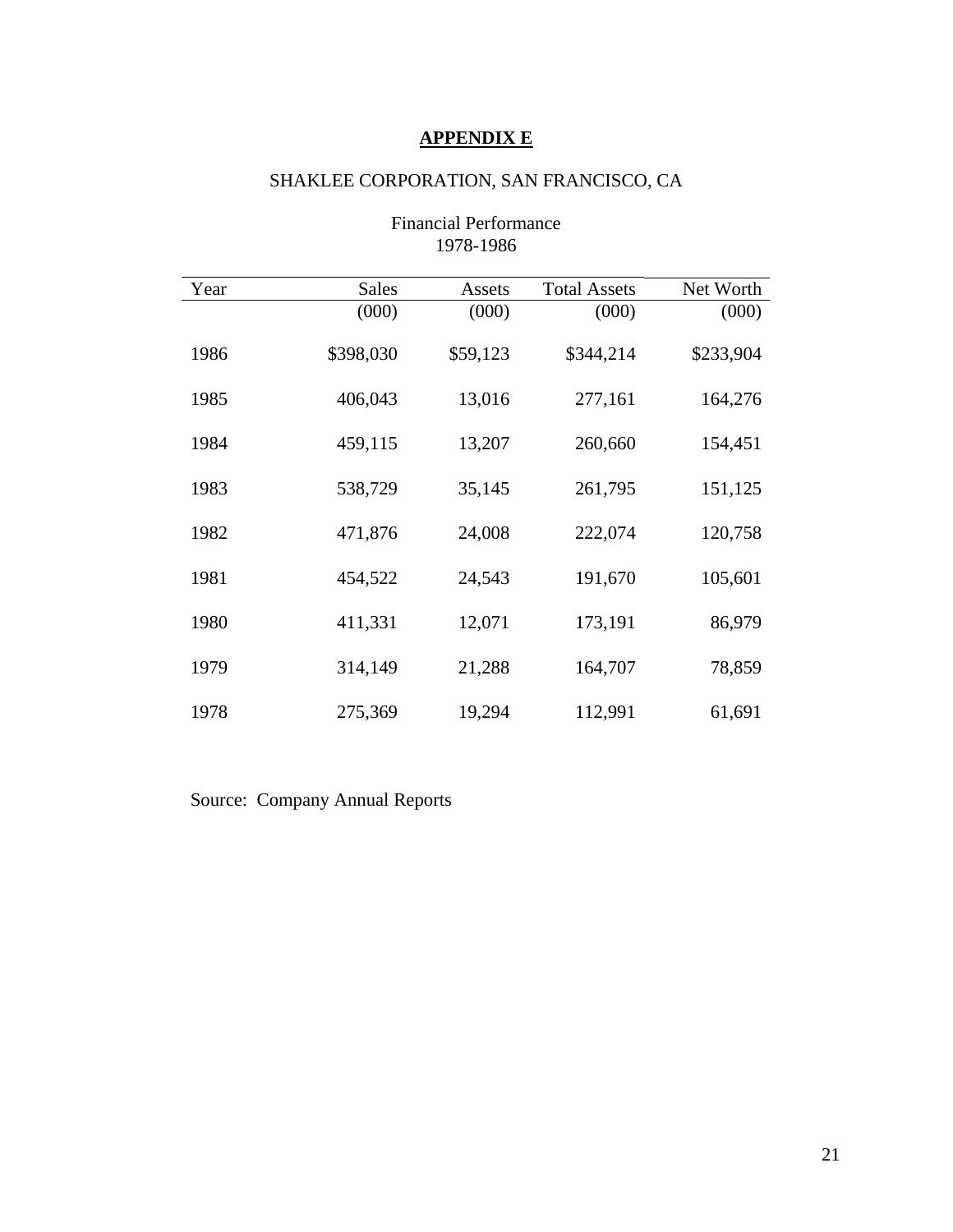## APPENDIX C

## MARY KAY COSMETICS, INC., DALLAS, TEXAS

#### Financial Performance

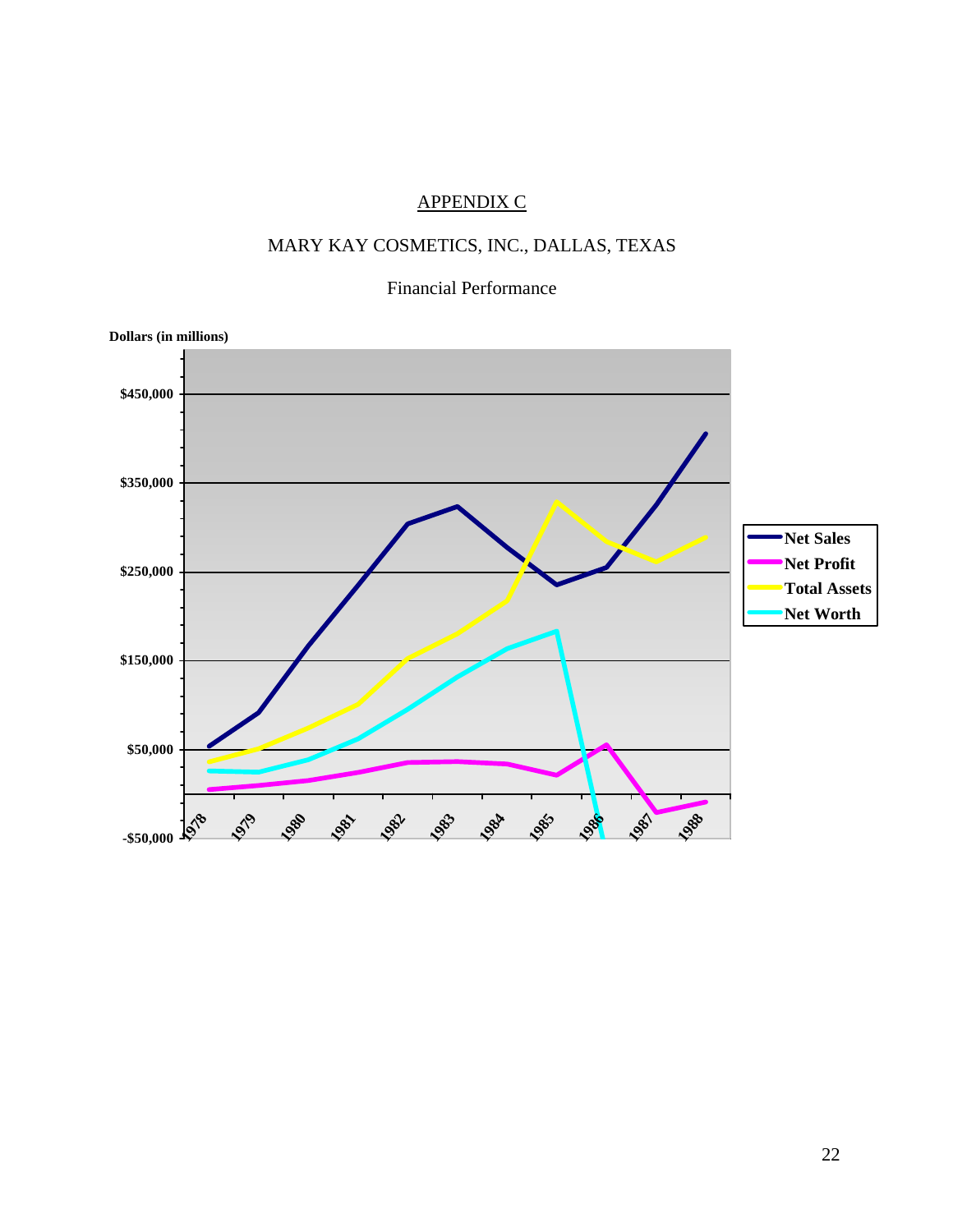# **APPENDIX D**

# AVON PRODUCTS INC., NEW YORK

| Year | <b>Net Sales</b> | Net Profit   | <b>Total Assets</b> | Net Worth    |
|------|------------------|--------------|---------------------|--------------|
|      | (000)            | (000)        | (000)               | (000)        |
| 1986 | \$<br>2,883.10   | \$<br>158.70 | \$2,296.30          | \$<br>681.30 |
| 1985 | 2,470.10         | (59.90)      | 2,289.00            | 926.40       |
| 1984 | 2,605.30         | 181.70       | 2,287.50            | 1,157.10     |
| 1983 | 2,607.60         | 172.90       | 2,256.80            | 1,273.10     |
| 1982 | 2,710.10         | 186.60       | 2,227.60            | 1,245.10     |
| 1981 | 2,725.20         | 216.50       | 1,1611.90           | 930.50       |
| 1980 | 2,569.10         | 242.10       | 1,583.10            | 928.30       |
| 1979 | 2,377.50         | 244.00       | 1,417.00            | 866.30       |
| 1978 | 2,086.30         | 233.60       | 1,282.40            | 770.70       |

#### Financial Performance 1978-1986

Source: Company Annual Reports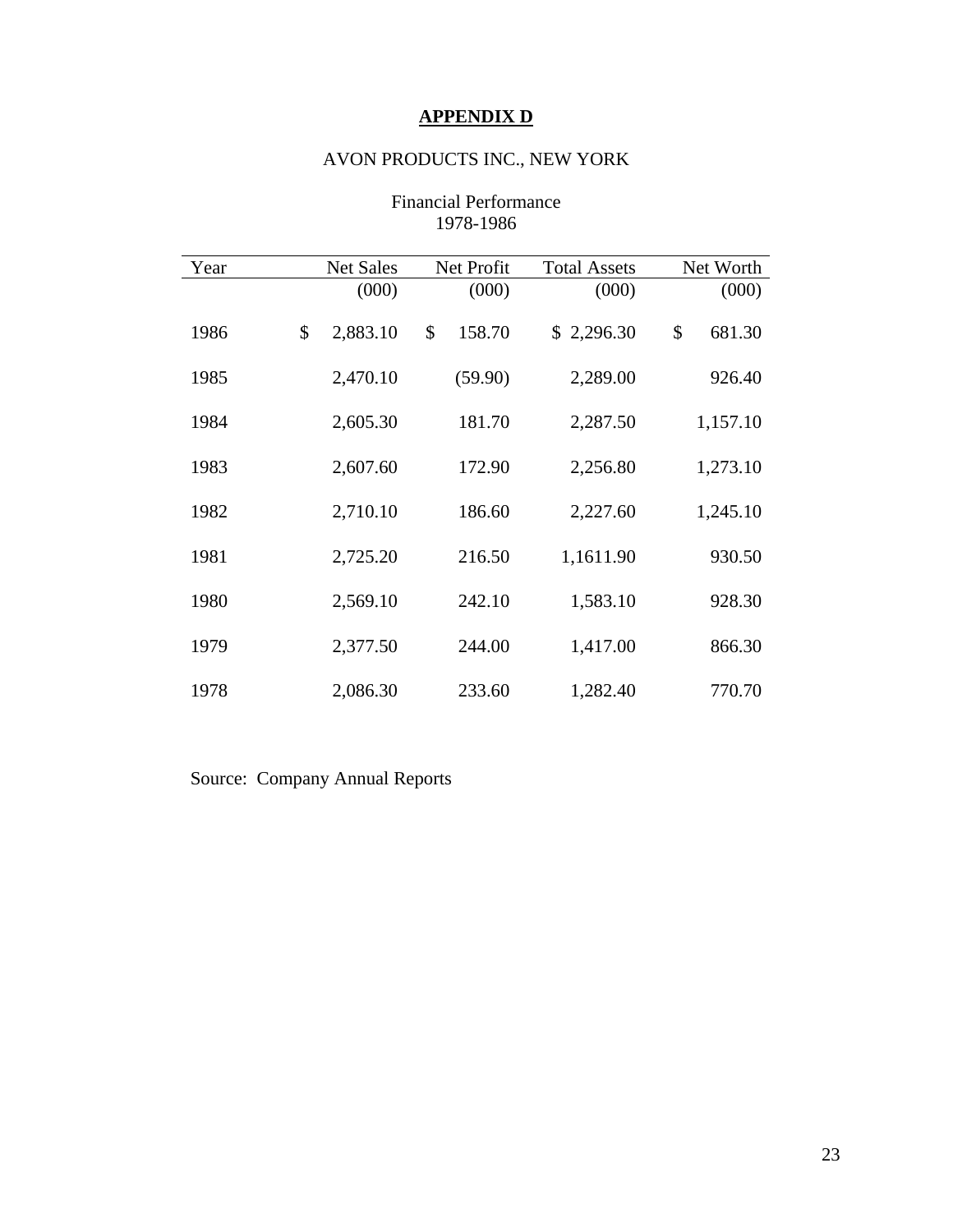# **APPENDIX F**

# DIRECT SELLING INDUSTRY

## 1980-1988

| Year | <b>Retail Sales</b> | Salespeople |
|------|---------------------|-------------|
|      | (000)               | (000)       |
| 1988 | \$9,695,556         | \$3,996,000 |
| 1987 | 8,789,415           | 3,614,000   |
| 1986 | N/A                 | N/A         |
| 1985 | 8,360,000           | 5,129,994   |
| 1984 | 8,640,000           | 5,808,928   |
| 1983 | 8,575,000           | 4,933,413   |
| 1981 | N/A                 | N/A         |
| 1980 | 7,500,000           | 4,908,947   |

Source: Direct Selling Association - 1988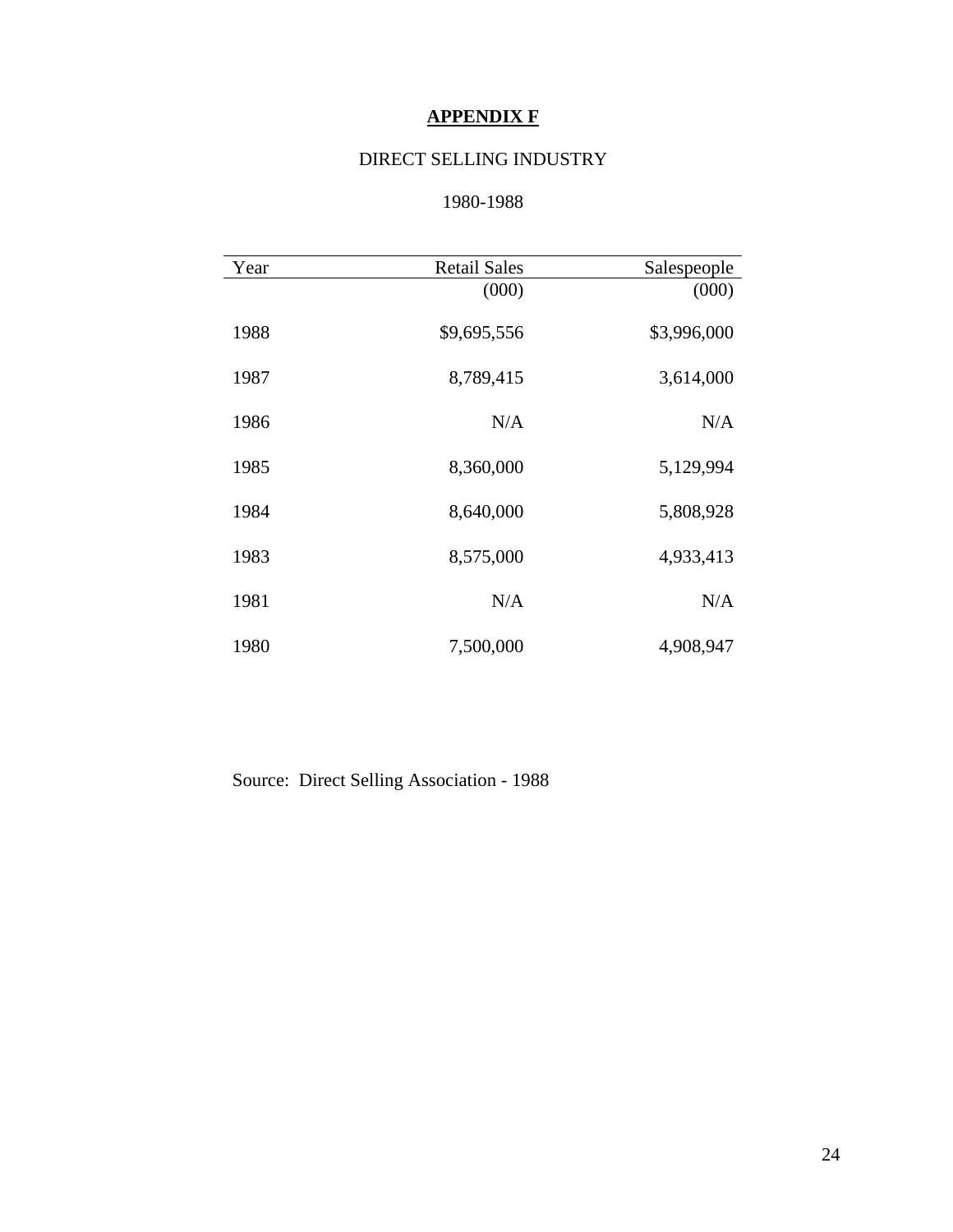#### **REFERENCES**

Ash, Mary Kay, Mary Kay, New York: Harper & Row, Revised Edition, 1986.

Ash, Mary Kay, Mary Kay on People Management, Warner Books, Inc., 1984.

Ballen Kate, "Get Ready for Shopping at Work," Fortune (February 15, 1988) p. 95, 98.

Barker, Myra, (January 31, 1989), Interview with Senior Vice President of R&D/QA, Mary Kay Cosmetics, Inc., Dallas, Texas.

Barmash, Isadore, More Than They Bargained Fort The Rise and Pall of Korvettes, New American Library, 1981.

Bartlett, Richard C., (January 31, 1989), Interview with President, Mary Kay Cosmetics, Inc., Dallas, Texas.

Beasley, Ms. Barbara, (January 31, 1989), Interview with Senior Vice President of Marketing, Mary Kay Cosmetics, Inc., Dallas, Texas.

Biggart, Nicole Woolsey, Charismatic Capitalism: Direct Selling Organizations In America, University of Chicago Press, 1989.

Chase, Marilyn, "At the Shaklee. Corp. Selling Is Believing," New York: Wall Street Journal (March 9, 1989) p. B8.

Chase, Marilyn, "Looking for Miracles, Young and Old Flock to Purchase Retin-A," New York; Wall Street Journal (February 12, 1988) p. 1, 7.

Coughlin, Marilyn, "Making a Business of Belief: Sociologist Examines the Direct-Selling Industry in America," The Chronicle of Higher Education (July 19, 1989) p. A5-A6.

Croskeys, Curran, (January 31, 1989), Interview with Vice President of Product Management, Mary Kay Cosmetics, Inc., Dallas, Texas.

"Direct Marketers Adapt to New Lifestyles," by the Associated Press, Chicago: Marketing News (June 19, 1989) p. 7.

Direct Selling Association, A Statistical Study of the Direct Selling Industry in the United States: 1980-1985, A Report Prepared by the Direct Selling Association, Washington, D.C.: Direct Selling Association, July 1989.

Dolan, Carrie, "Entrepreneurs Often Fail as Managers," New York: Wall Street Journal (May 15, 1989) p.Bl.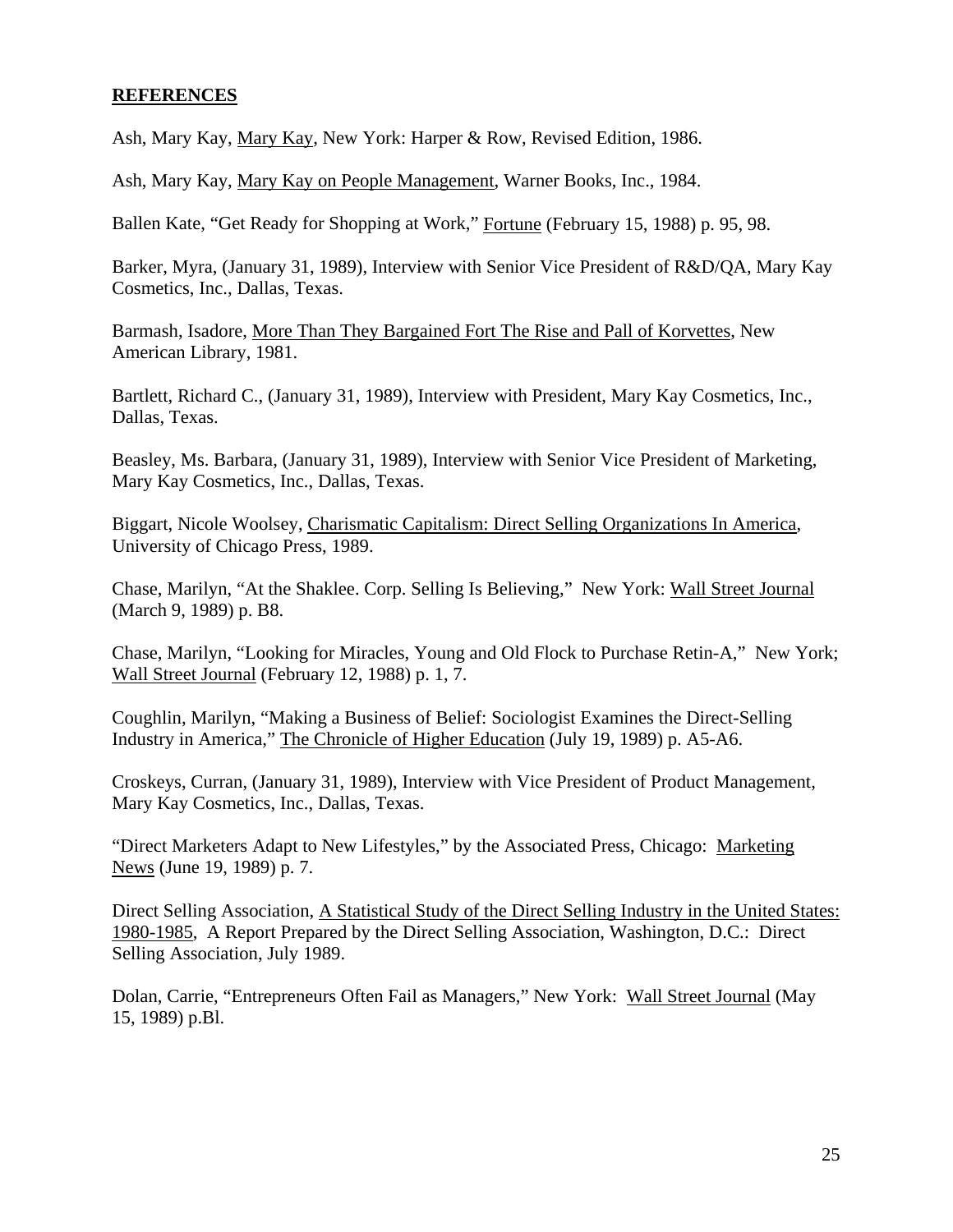Dunkin, A. and Ducas, C., "How Cosmetics Makers Are Touching Up Their Strategies," Business Week (September 23, 1985) p. 66-68, 73.

Fannin, Rebecca, "The Beauty of Being Mary Kay," Marketing & Media Decisions (December, 1982) p. 58-61.

"Flight of the Bumblebee," Forbes (August 12,1985) p. 12.

Hattwick, Richard E., "Mary Kay Ash," The Journal of Business Leadership (Spring, 1988) p. 21-40.

Hilder, David B. and Trachtenberg, Jeffrey A., "Avon Stock Sags on Withdrawal of Amway Bid," New York: Wall Street Journal (May 19, 1989) p. A4.

Kingan, Adele, "Entrepreneur's Corner: Mary Kay Ash, Founder and Chairman of the Board, Mary Kay Cosmetics, Inc.," Executive Female (November-December, 1982) p. 12-14.

"Mary Kay Board Approves New Bid by Firm's Founder," New York: Wall Street Journal (July 2, 1985) p. 16.

"Mary Kay Cosmetics, Inc. Business Brief," New York: Wall Street Journal (February 11, 1985) p. 28.

"Mary Kay Cosmetics, Inc. Business Brief," New York: Wall Street Journal (December 4, 1985) p. 59.

"Mary Kay Cosmetics Gets Buyout Offer From Managers, Valued at \$280 Million," New York: Wall Street Journal (May 31, 1985) p. 4.

"Mary Kay Cosmetics: Looking Beyond Direct Sales to Keep the Party Going," Business Week (March 28, 1983) p. 130.

"Mary Kay Cosmetics Picks Rogers as Its Chairman," New York: Wall Street Journal (November 10, 1987) p. 42.

"More than a Cosmetic Success, 1920," New York: Wall Street Journal (March 28, 1989) p. B1.

Nissen, Beth, "Woman to Woman: Mary Kay Sales Agents Zero In On Prospects In Their Living Rooms, New York: Wall Street Journal (September 28, 1978) p. 1, 24.

Olive, David, "All the Way With Mary Kay," Canadian Business (November, 1984) p. 77-81.

Rinefort, Foster, (July 31. 1989) Interview with management consultant, Eastern Illinois University, Charleston.